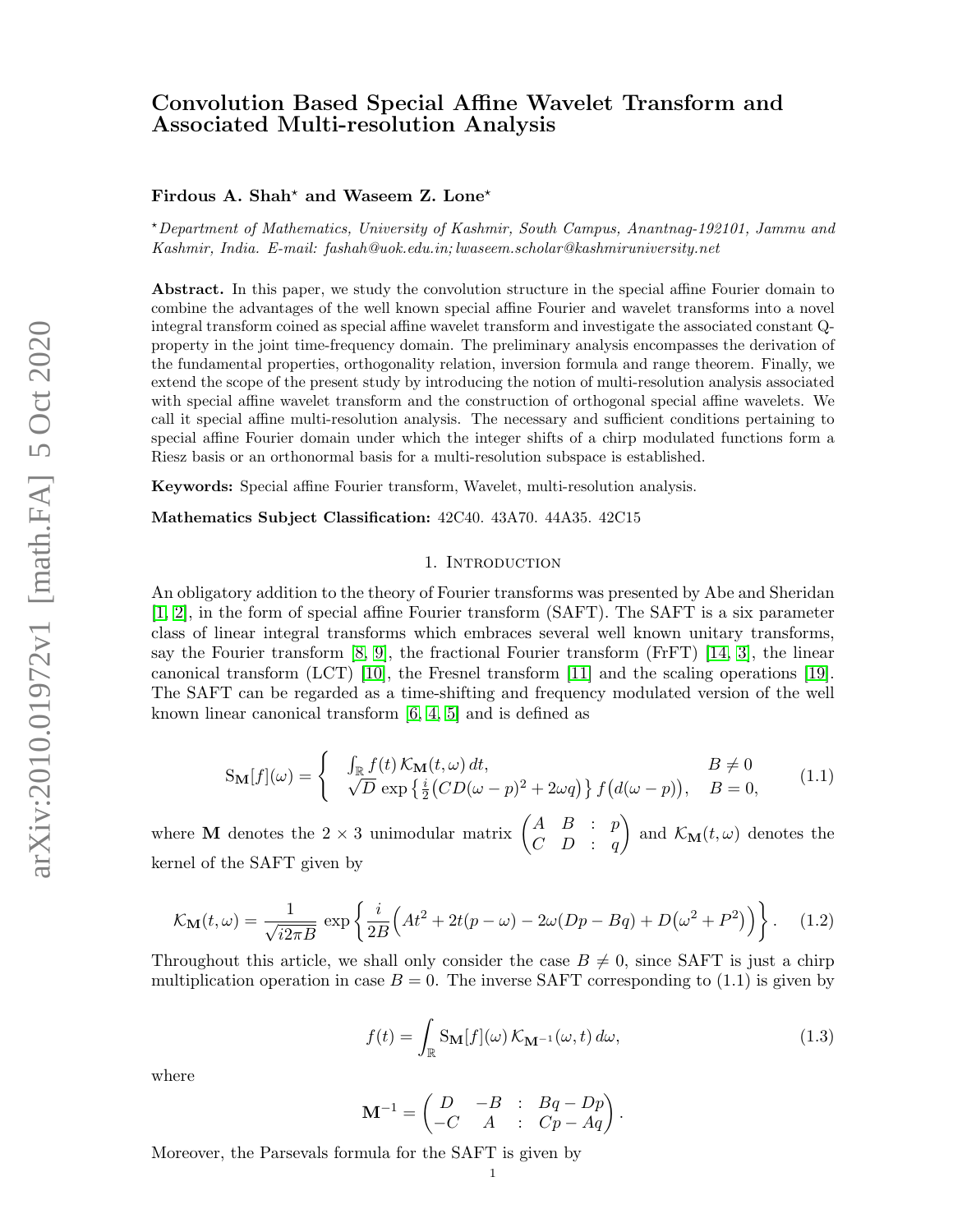$$
\left\langle f(t), g(t) \right\rangle_{L^2(\mathbb{R})} = \left\langle S_{\mathbf{M}}[f](\omega), S_{\mathbf{M}}[g](\omega) \right\rangle_{L^2(\mathbb{R})}, \quad \forall f, g \in L^2(\mathbb{R}). \tag{1.4}
$$

The birth of the SAFT has attained a respectable status within a short period of time and has been applied to optical, electrical and communication systems, quantum mechanics and several other fields of science and technology [\[15,](#page-24-2) [18,](#page-24-3) [20,](#page-24-4) [21\]](#page-24-5). Despite the versatility of its applications, SAFT suffers a major drawback due to its global kernel involved in (1.1) and therefore is inadequate in situations demanding a joint analysis of time and spectral characteristics of a signal. To circumvent this issue, an immediate concern is to patch up the existing SAFT by adjoining certain excellent localization features. The most appropriate candidates are the wavelet functions, which inherits nice localization properties along with additional characteristic features such as orthogonality, vanishing moments and self adjustability. By intertwining the ideas of SAFT and wavelet transforms, we introduce a novel integral transform coined as, special affine wavelet transform (SAWT) in the context of timefrequency analysis by invoking the convolution structure in the realm of special affine Fourier transform.

On the other hand multi-resolution analysis (MRA) is an important mathematical tool since it provides a natural framework for understanding and constructing discrete wavelet systems [\[13,](#page-23-10) [7\]](#page-23-11). In recent years there has been a considerable interest in the problem of constructing wavelets via MRA approach namely MRA associated with fractional Fourier transform [\[17\]](#page-24-6), MRA associated with linear canonical transform [\[12\]](#page-23-12). But the concept of multi-resolution analysis associated with the SAWT is yet to be explored. Motivated and inspired by the concept of MRA in  $L^2(\mathbb{R})$ , the notion of MRA in the realm of special affine Fourier domain is introduced and the construction of a Riesz basis or an orthonormal basis is derived.

The rest of the article is structured as follows: In Section 2, we introduce the convolution based special affine wavelet transform and study the associated constant Q-property . In Section 3 , we study the associated fundamental properties. Finally in Section 4, the discrete special affine wavelet transform is proposed, including the definition of special affine multiresolution analysis and the necessary and sufficient conditions to generate a Riesz basis or an orthonormal basis.

# 2. Convolution based special affine wavelet transform and the associated constant Q-property

In this section, we shall firstly briefly recall the notion of special affine convolution and then formally propose the convolution based special affine wavelet transform. In the sequel we study the constant Q-property associated with the proposed transform.

**Definition 2.1.** For any pair of functions  $f, g \in L^2(\mathbb{R})$ , the special affine convolution  $*_M$  is defined by [\[20\]](#page-24-4)

$$
h(t) = (f *_{\mathbf{M}} g)(t) = \frac{1}{\sqrt{i2\pi B}} \exp\left\{i\frac{D}{2B}p^2\right\} \int_{\mathbb{R}} f(\tau) g(t-\tau) \exp\left\{i\frac{A\tau}{B}(t-\tau)\right\} d\tau \tag{2.1}
$$

and the associated convolution theorem reads

$$
S_{\mathbf{M}}[h](\omega) = \exp\left\{\frac{i}{2B}\left(2\omega(Dp - Bq) - D\omega^2\right)\right\} S_{\mathbf{M}}[f](\omega) S_{\mathbf{M}}[g](\omega).
$$
 (2.2)

Based on the SAFT convolution defined in (2.1), we shall introduce the notion of convolution based special affine wavelet transform.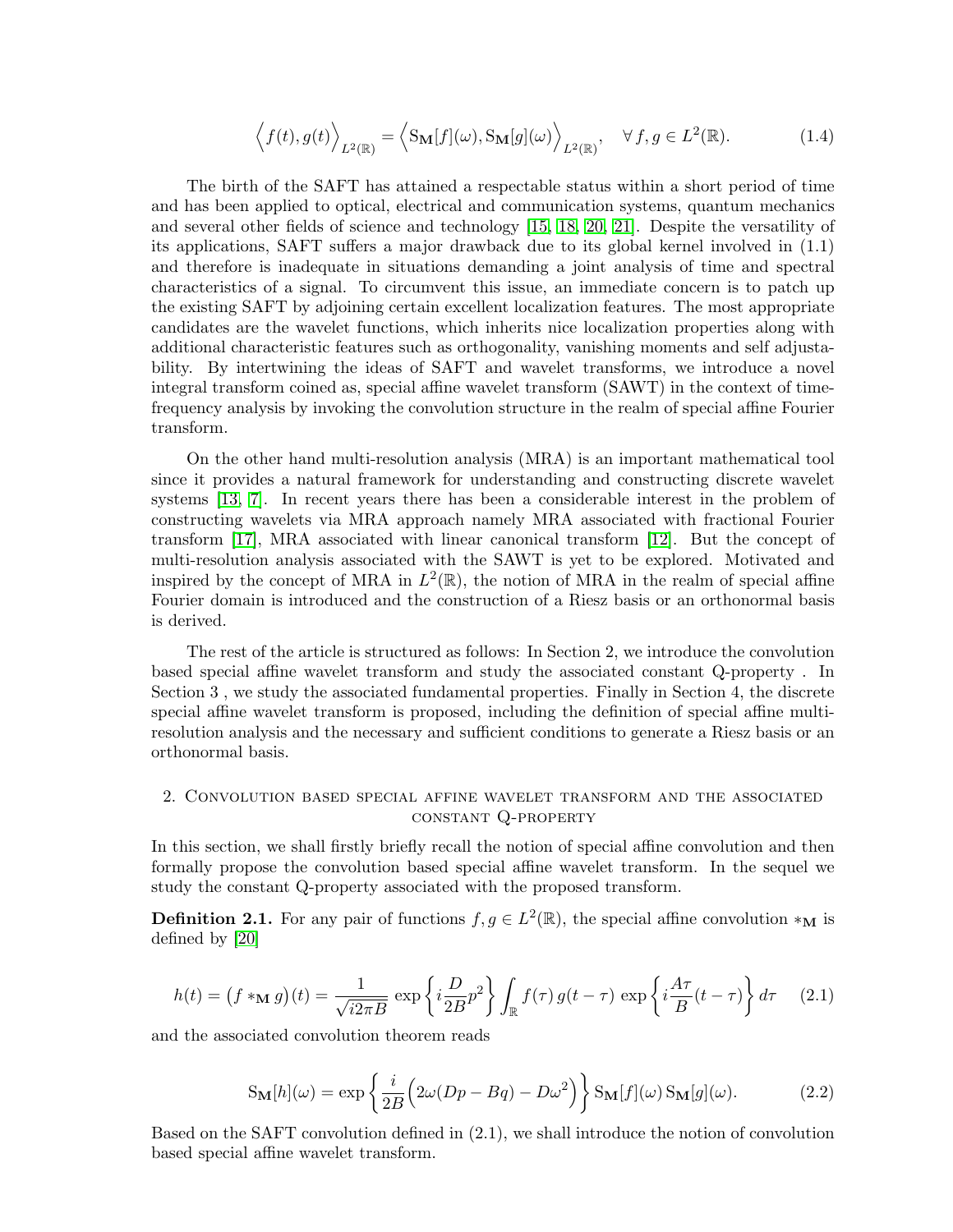**Definition 2.2.** For any finite energy signal  $f \in L^2(\mathbb{R})$ , the continuous special affine wavelet transform of f with respect to the wavelet  $\psi \in L^2(\mathbb{R})$ , is defined by

$$
\left(\mathcal{W}_{\mathbf{M}}^{\psi}\right)(b,a) = \exp\left\{-i\frac{A}{2B}\left(1-\frac{1}{a^2}\right)b^2\right\} \left[f(t) *_{\mathbf{M}} \frac{1}{\sqrt{a}}\overline{\psi\left(\frac{-t}{a}\right)} \exp\left\{-i\frac{A}{2B}t^2\right\}\right](b)
$$

$$
= \int_{\mathbb{R}} f(t) \overline{\psi_{b,a}^{\mathbf{M}}(t)} dt, \quad b \in \mathbb{R}, a \in \mathbb{R}^+, \tag{2.3}
$$

where

$$
\psi_{b,a}^{\mathbf{M}}(t) = \frac{1}{\sqrt{i2\pi aB}} \psi\left(\frac{t-b}{a}\right) \exp\left\{-\frac{i}{2B} \left(At^2 + Dp^2 - A\left(\frac{b}{a}\right)^2\right)\right\}.
$$
 (2.4)

As a consequence of Definition 2.2, we have the following deductions

- When  $\mathbf{M} = (A, B, C, D: 0, 0)$ , the special affine wavelet transform (2.3) reduces to the LCT wavelet transform [\[12\]](#page-23-12).
- For  $\mathbf{M} = (\cos \theta, \sin \theta, -\sin \theta, \cos \theta : 0, 0), (2.3)$  reduces to the fractional wavelet transform [\[16\]](#page-24-7).
- When  $\mathbf{M} = (0, 1, -1, 0, 0, 0)$ , the proposed special affine wavelet transform  $(2.3)$ reduces to the classical wavelet transform [\[13\]](#page-23-10).

**Example 2.3.** Consider the function  $f(t) = \exp\left\{-\left(\alpha t + \beta t^2\right)\right\}$ ,  $\alpha, \beta > 0$  and the Morlet function given below

$$
\psi(t) = \exp\left\{-\left(i\gamma t - \frac{t^2}{2}\right)\right\}.
$$

Then, the translated and scaled versions of  $\psi(t)$  are given by

$$
\psi\left(\frac{t-b}{a}\right) = \exp\left\{i\gamma\left(\frac{t-b}{a}\right) - \frac{t^2 - 2tb + b^2}{2a^2}\right\}.
$$

Consequently, the special affine wavelet transform of  $f(t)$  and the window function  $\psi(t)$  is given by

$$
\mathcal{W}_{\psi}^{\mathbf{M}}[f] = \frac{1}{\sqrt{i2\pi aB}} \int_{\mathbb{R}} \exp\left\{-\left(\alpha t + \beta t^{2}\right)\right\} \exp\left\{-i\gamma \left(\frac{t-b}{a}\right) - \frac{t^{2} - 2tb + b^{2}}{2a^{2}}\right\}
$$

$$
\times \exp\left\{\frac{i}{2B}\left(At^{2} + Dp^{2} - A\left(\frac{b}{a}\right)^{2}\right)\right\} dt
$$

$$
= \frac{1}{\sqrt{i2\pi aB}} \exp\left\{\frac{i}{2B}\left(Dp^{2} - A\left(\frac{b}{a}\right)^{2}\right) - \frac{1}{2}\left(\frac{b}{a}\right)^{2} + i\gamma \frac{b}{a}\right\} \int_{\mathbb{R}} \exp\left\{-\left(\alpha t + \beta t^{2}\right)\right\}
$$

$$
\times \exp\left\{-i t \frac{\gamma}{a} - \frac{t^{2} - 2tb}{2a^{2}}\right\} \exp\left\{\frac{i}{2B}At^{2}\right\} dt
$$

$$
= \frac{1}{\sqrt{i2\pi aB}} \exp\left\{\frac{i}{2B}\left(Dp^{2} - A\left(\frac{b}{a}\right)^{2}\right) - \frac{1}{2}\left(\frac{b}{a}\right)^{2} + i\gamma \frac{b}{a}\right\}
$$

$$
\times \int_{\mathbb{R}} \exp\left\{-t^{2}\left(\beta - i\frac{A}{2B} + \frac{1}{2a^{2}}\right) - t\left(\alpha + i\frac{\gamma}{a} - \frac{b}{a^{2}}\right)\right\} dt
$$

$$
= \sqrt{\frac{a}{a^{2}A + i2a^{2}\beta B + iB}} \exp\left\{\frac{i}{2B}\left(Dp^{2} - A\left(\frac{b}{a}\right)^{2}\right) - \frac{1}{2}\left(\frac{b}{a}\right)^{2} + i\gamma \frac{b}{a}\right\}
$$

$$
\times \exp\left\{\frac{B(b - i\gamma a - \alpha a^{2})^{2}}{2a^{2}(2a^{2}\beta B - ia^{2}A + B)}\right\}.
$$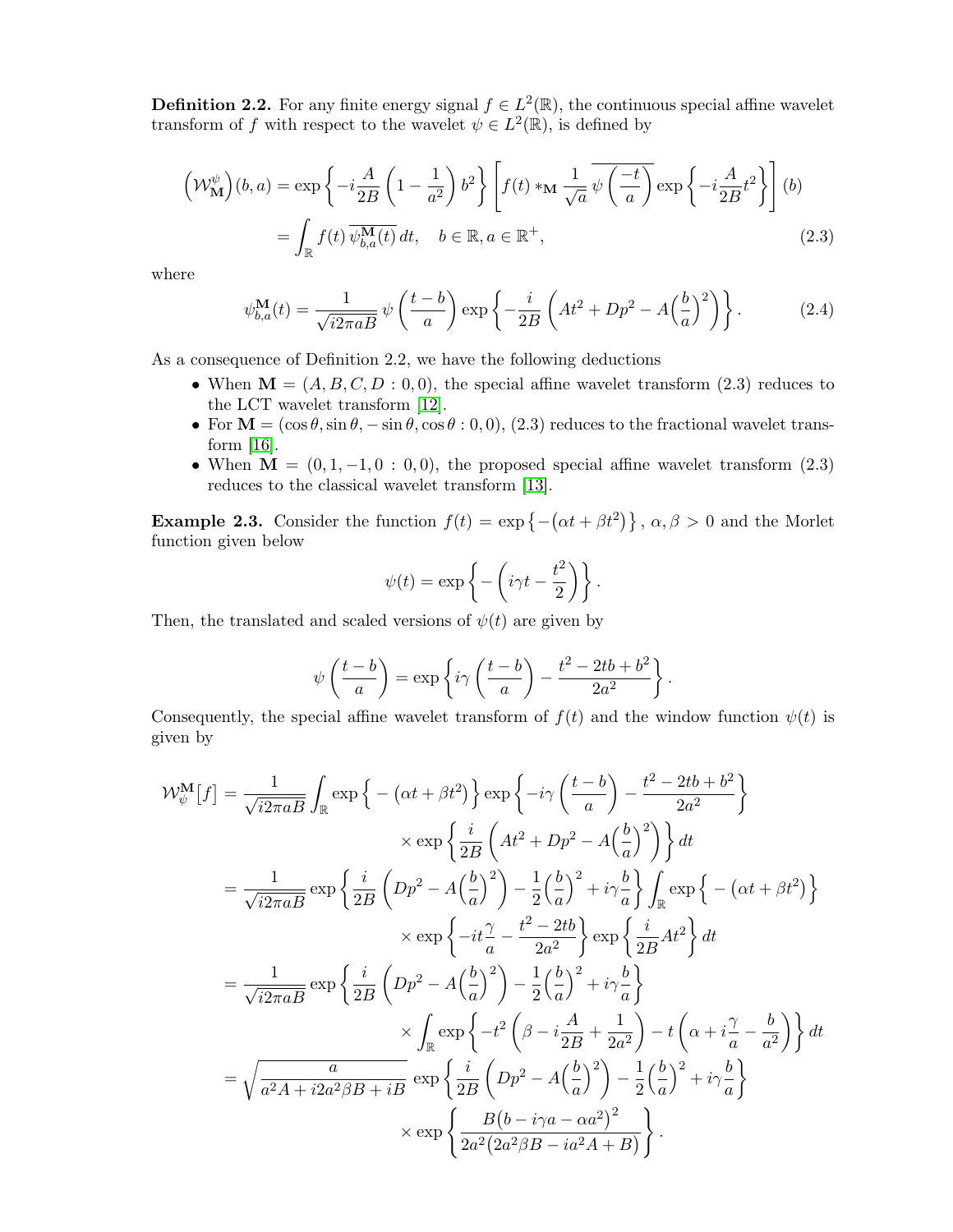We now intend to derive a fundamental relationship between the SAFT  $(1.1)$  and the proposed special affine wavelet transform (2.3). With the aid of this expression, we shall study the Q-property of the proposed transform and obtain the associated joint time-frequency resolution.

**Proposition 2.4.** Let  $(\mathcal{W}_{\mathbf{M}}^{\psi})(b, a)$  and  $S_{\mathbf{M}}[f](\omega)$  be the continuous special affine wavelet transform and the special affine Fourier transform of any finite energy signal  $f \in L^2(\mathbb{R})$ . Then the expression  $(2.3)$  in the SAFT domain is given by

$$
\left(\mathcal{W}_{\mathbf{M}}^{\psi}f\right)(b,a) = \sqrt{a} \exp\left\{-i\frac{A}{2B}\left(1-\frac{1}{a^2}\right)b^2\right\} \int_{\mathbb{R}} \exp\left\{\frac{i}{2B}\left(2a\omega(Dp - Bq) - Da^2\omega^2\right)\right\}
$$

$$
\times \mathcal{S}_{\mathbf{M}}[f](\omega)\mathcal{S}_{\mathbf{M}}\left[\exp\left\{\frac{i}{2B}\left(2tp(a-1) - At^2\right)\right\}\overline{\psi(-t)}\right](a\omega)\mathcal{K}_{\mathbf{M}^{-1}}(t,\omega)\,d\omega,\tag{2.5}
$$

where  $\mathcal{K}_{\mathbf{M}}(t,\omega)$  is given by (1.2).

Proof. Applying the definition of special affine Fourier transform (1.1) together with the implication of (2.1), we have

$$
S_{\mathbf{M}} \left[ \left( \mathcal{W}_{\mathbf{M}}^{\psi} f \right) (b, a) \right] (\omega)
$$
  
\n
$$
= \exp \left\{ -i \frac{A}{2B} \left( 1 - \frac{1}{a^2} \right) b^2 \right\} S_{\mathbf{M}} \left[ \left( f(t) *_{\mathbf{M}} \frac{1}{\sqrt{a}} \overline{\psi} \left( \frac{-t}{a} \right) \exp \left\{ -i \frac{A}{2B} t^2 \right\} \right) (b) \right] (\omega)
$$
  
\n
$$
= \exp \left\{ -i \frac{A}{2B} \left( 1 - \frac{1}{a^2} \right) b^2 \right\} \exp \left\{ \frac{i}{2B} \left( 2\omega (Dp - Bq) - D\omega^2 \right) \right\}
$$
  
\n
$$
\times S_{\mathbf{M}} [f] (\omega) S_{\mathbf{M}} \left[ \frac{1}{\sqrt{a}} \overline{\psi} \left( \frac{-t}{a} \right) \exp \left\{ -i \frac{A}{2B} t^2 \right\} \right] (\omega).
$$
 (2.6)

We have,

$$
S_{\mathbf{M}}\left[\frac{1}{\sqrt{a}}\overline{\psi\left(\frac{-t}{a}\right)}\exp\left\{-i\frac{A}{2B}t^{2}\right\}\right](\omega)
$$
  
\n
$$
=\frac{1}{\sqrt{a}}\int_{\mathbb{R}}\overline{\psi\left(\frac{-t}{a}\right)}\exp\left\{-i\frac{A}{2B}t^{2}\right\}\mathcal{K}(t,\omega)d\omega
$$
  
\n
$$
=\frac{1}{\sqrt{i2\pi aB}}\int_{\mathbb{R}}\overline{\psi\left(\frac{-t}{a}\right)}\exp\left\{\frac{i}{2B}\left(2t(p-\omega)-2\omega(Dp-Bq)+D(\omega^{2}+p^{2})\right)\right\}dt
$$
  
\n
$$
=\sqrt{\frac{a}{i2\pi B}}\exp\left\{\frac{i}{2B}\left(D(\omega^{2}+p^{2})-2\omega(Dp-Bq)\right)\right\}\int_{\mathbb{R}}\overline{\psi(-z)}\exp\left\{\frac{i}{2B}\left(2az(p-\omega)\right)\right\}dz
$$
  
\n
$$
=\sqrt{\frac{a}{i2\pi B}}\exp\left\{\frac{i}{2B}\left(D(\omega^{2}+p^{2})-2\omega(Dp-Bq)\right)\right\}\int_{\mathbb{R}}\overline{\psi(-z)}\exp\left\{\frac{i}{2B}\left(2az(p-\omega)\right)\right\}
$$
  
\n
$$
\times \exp\left\{\frac{i}{2B}\left(Az^{2}+D((a\omega)^{2}+p^{2})+2z(p-a\omega)-2a\omega(Dp-Bq)\right)\right\}
$$
  
\n
$$
\times \exp\left\{-\frac{i}{2B}\left(Az^{2}+D((a\omega)^{2}+p^{2})+2z(p-a\omega)-2a\omega(Dp-Bq)\right)\right\}dz
$$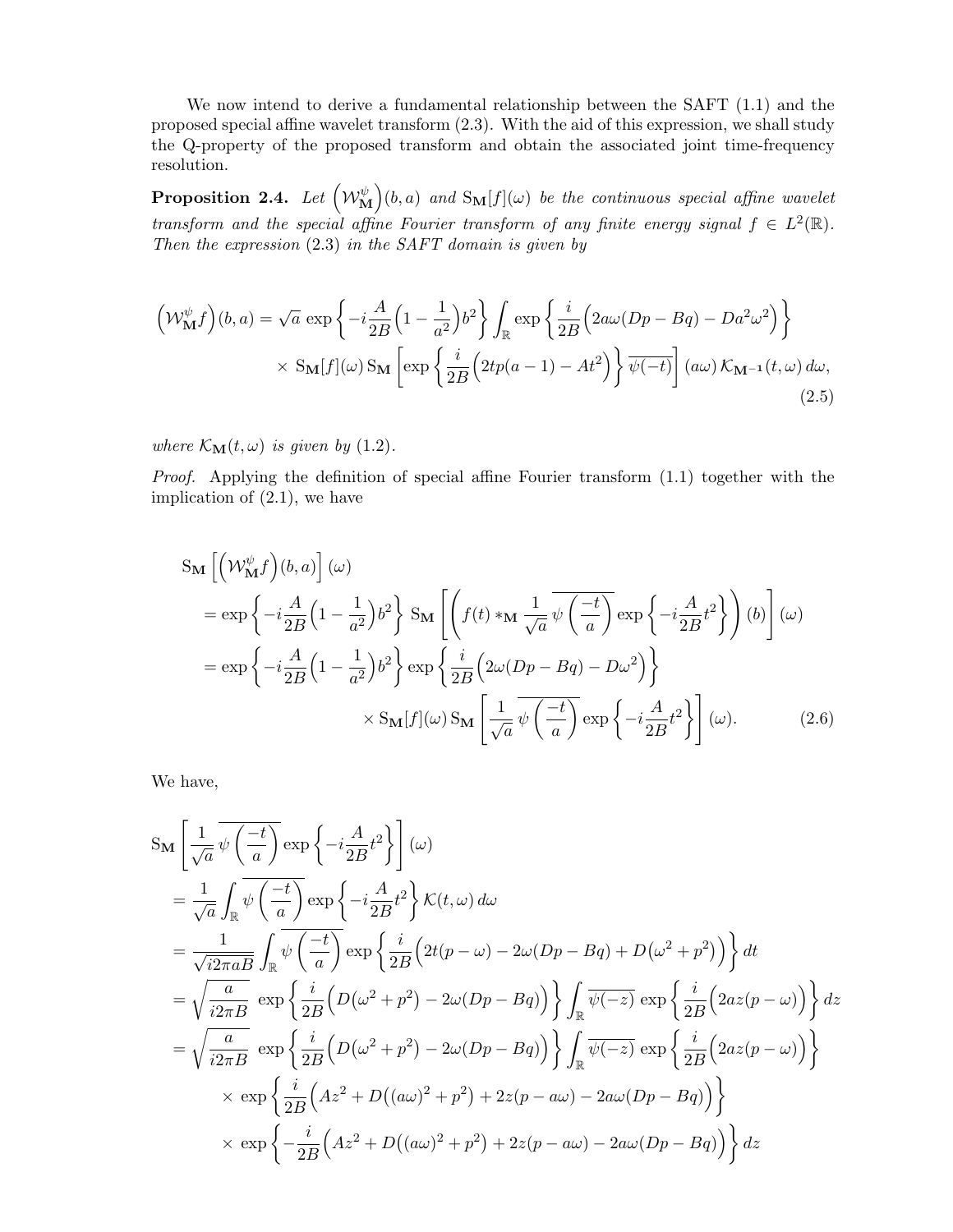$$
= \sqrt{a} \exp \left\{ \frac{i}{2B} \left( D\omega^2 (1 - a^2) + 2\omega (Dp - Bq)(a - 1) \right) \right\}
$$
  

$$
\times \int_{\mathbb{R}} \exp \left\{ \frac{i}{2B} \left( 2zp(a - 1) - Az^2 \right) \right\} \overline{\psi(-z)} \mathcal{K}_{\mathbf{M}}(z, a\omega) dz
$$
  

$$
= \sqrt{a} \exp \left\{ \frac{i}{2B} \left( D\omega^2 (1 - a^2) + 2\omega (Dp - Bq)(a - 1) \right) \right\}
$$
  

$$
\times S_{\mathbf{M}} \left[ \exp \left\{ \frac{i}{2B} \left( 2zp(a - 1) - Az^2 \right) \right\} \overline{\psi(-z)} \right] (a\omega).
$$

By virtue of above equality, (2.6) can be expressed as

$$
S_{\mathbf{M}} \left[ \left( \mathcal{W}_{\mathbf{M}}^{\psi} f \right) (b, a) \right] (\omega)
$$
  
=  $\sqrt{a} \exp \left\{ -i \frac{A}{2B} \left( 1 - \frac{1}{a^2} \right) b^2 \right\} \exp \left\{ \frac{i}{2B} \left( 2a\omega (Dp - Bq) - Da^2 \omega^2 \right) \right\}$   
 $\times S_{\mathbf{M}}[f](\omega) S_{\mathbf{M}} \left[ \exp \left\{ \frac{i}{2B} \left( 2zp(a-1) - Az^2 \right) \right\} \overline{\psi(-z)} \right] (a\omega).$ 

By implementing inverse SAFT (1.3), the special affine wavelet transform (2.3) can be expressed as

$$
\left(\mathcal{W}_{\mathbf{M}}^{\psi}f\right)(b,a) = \sqrt{a} \exp\left\{-i\frac{A}{2B}\left(1-\frac{1}{a^2}\right)b^2\right\} \int_{\mathbb{R}} \exp\left\{\frac{i}{2B}\left(2a\omega(Dp-Bq) - Da^2\omega^2\right)\right\}
$$

$$
\times S_{\mathbf{M}}[f](\omega) S_{\mathbf{M}}\left[\exp\left\{\frac{i}{2B}\left(2zp(a-1) - Az^2\right)\right\}\overline{\psi(-z)}\right](a\omega) \mathcal{K}_{\mathbf{M}^{-1}}(z,\omega) d\omega.
$$

This completes the proof of the Proposition 2.4.  $\Box$ 

As a consequence of Proposition 2.4, we conclude that if the analyzing functions  $\psi_{b,a}^{\mathbf{M}}(t)$ are supported in the time-domain or the special affine Fourier domain, then the proposed transform  $\mathcal{W}_{b,a}^{\psi}(t)$  is accordingly supported in the respective domains. This implies that the special affine wavelet transform is capable of providing the simultaneous information of the time and the special affine frequency in the time-frequency domain. To be more specific, suppose that  $\psi(t)$  is the window with centre  $E_{\psi}$  and radius  $\Delta_{\psi}$  in the time domain. Then, the centre and radii of the time-domain window function  $\psi_{b,a}^{\mathbf{M}}(t)$  of the proposed transform (2.3) is given by

$$
E\left[\psi_{b,a}^{\mathbf{M}}(t)\right] = \frac{\int_{\mathbb{R}} t \left|\psi_{b,a}^{\mathbf{M}}(t)\right|^2 dt}{\int_{\mathbb{R}} \left|\psi_{b,a}^{\mathbf{M}}(t)\right|^2 dt} = \frac{\int_{\mathbb{R}} t \left|\psi_{b,a}(t)\right|^2 dt}{\int_{\mathbb{R}} \left|\psi_{b,a}(t)\right|^2 dt} = E\left[\psi_{b,a}(t)\right] = b + aE_{\psi}
$$
(2.7)

and

$$
\Delta \left[ \psi_{b,a}^{\mathbf{M}}(t) \right] = \left( \frac{\int_{\mathbb{R}} \left( t - (b + aE_{\psi}) \right) \left| \psi_{b,a}^{\mathbf{M}}(t) \right|^2 dt}{\int_{\mathbb{R}} \left| \psi_{b,a}^{\mathbf{M}}(t) \right|^2 dt} \right)^{1/2} = \left( \frac{\int_{\mathbb{R}} (t - b - aE_{\psi}) \left| \psi_{b,a}(t) \right|^2 dt}{\int_{\mathbb{R}} \left| \psi_{b,a}(t) \right|^2 dt} \right)^{1/2}
$$
\n
$$
= \Delta \left[ \psi_{b,a}(t) \right] = a\Delta_{\psi}, \tag{2.8}
$$

respectively. Let  $H(\omega)$  be the window function in the special affine Fourier transform domain given by

$$
H(\omega) = S_{\mathbf{M}} \left[ \exp \left\{ \frac{i}{2B} \left( 2tp(a-1) - At^2 \right) \right\} \overline{\psi(-t)} \right] (\omega).
$$

Then, we can derive the center and radius of the special affine Fourier domain window function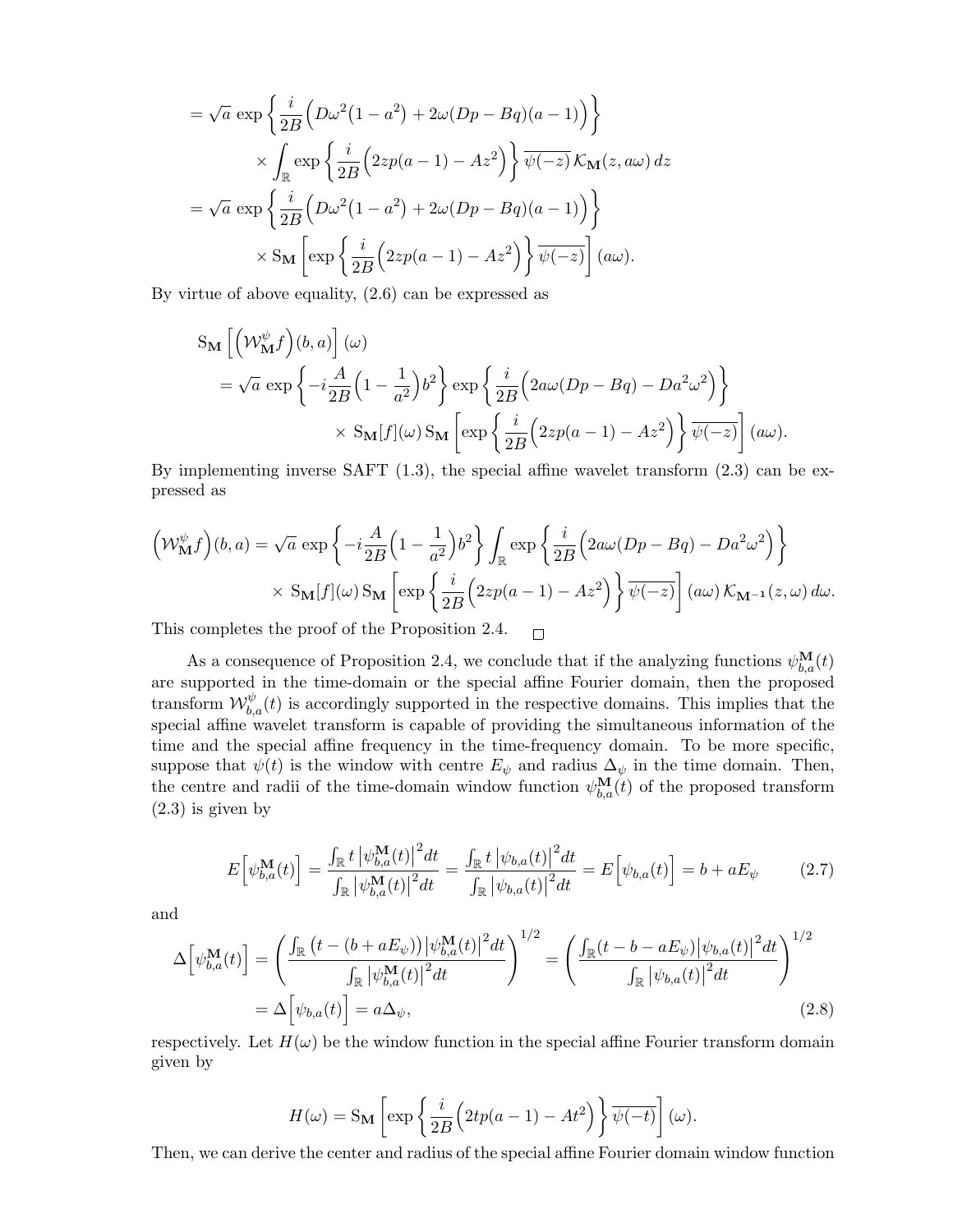$$
H(a\omega) = S_{\mathbf{M}} \left[ \exp \left\{ \frac{i}{2B} \left( 2tp(a-1) - At^2 \right) \right\} \overline{\psi(-t)} \right] (a\omega)
$$

appearing in (2.5) as

$$
E\Big[H(a\omega)\Big] = \frac{\int_{\mathbb{R}} (a\omega) |H(a\omega)|^2 d\omega}{\int_{\mathbb{R}} |H(a\omega)|^2 d\omega} = aE_H
$$
\n(2.9)

and

$$
\Delta \Big[ H(a\omega) \Big] = a\Delta H. \tag{2.10}
$$

Thus, the Q-factor of the proposed transform (2.3) is given by

$$
Q = \frac{\text{width of the window function}}{\text{centre of the window function}} = \frac{\Delta[H(a\omega)]}{E[H(a\omega)]} = \frac{\Delta_H}{E_H} = \text{constant},\tag{2.11}
$$

which is independent of the unimodular matrix  $M = (A, B, C, D : p, q)$  and the scaling parameter a. Therefore, the localized time and frequency characteristics of the proposed transform (2.3) are given in the time and frequency windows

$$
\[b + aE_{\psi} - a\Delta_{\psi}, b + aE_{\psi} + a\Delta_{\psi}\] \quad \text{and} \quad \left[aE_H - a\Delta_H, aE_H - a\Delta_H\right],\tag{2.12}
$$

respectively. Hence, the joint resolution of the continuous special affine wavelet transform (2.3) in the time-frequency domain is described by a flexible window having a total spread  $4\Delta_{\psi}\Delta_H$  and is given by

$$
\[b + aE_{\psi} - a\Delta_{\psi}, b + aE_{\psi} + a\Delta_{\psi}\] \times \[aE_H - a\Delta_H, aE_H - a\Delta_H\] \tag{2.13}
$$

## 3. Basic Properties of The Convolution Based Special Affine Wavelet **TRANSFORM**

In this section we study some fundamental properties of the special affine wavelet transform (2.3) which are similar to the conventional wavelet transform . In this direction, we have the following theorem which assembles some of the basic properties of the proposed transform.

**Theorem 3.1.** For any  $f, g \in L^2(\mathbb{R})$  and  $\alpha, \beta, k \in \mathbb{R}$ ,  $\mu \in \mathbb{R}^+$ , the continuous special affine wavelet transform defined by (2.3) satisfies the following properties:

- (1) Linearity:  $W_{\mathbf{M}}^{\psi} [\alpha f + \beta g](b, a) = \alpha W_{\mathbf{M}}^{\psi} [f](b, a) + \beta W_{\mathbf{M}}^{\psi} [g](b, a)$ .
- (2) Translation:  $\mathcal{W}_{\mathbf{M}}^{\psi}[f(t-k)](b,a) = \exp \left\{-i\frac{A}{2E}\right\}$  $\frac{A}{2B}\left(\frac{2bk}{a}-\left(1+\frac{1}{a^2}\right)k^2\right)\right\}$  $\mathcal{W}_{\mathbf{M}}^{\psi}$  [exp  $\big\{ i\frac{A}{B}$  $\frac{A}{B}t-k\Big\}\,f(t)\Big]\,(b-k,a).$

(3) Scaling: 
$$
W_{\mathbf{M}}^{\psi}[f(\mu t)](b, a) = \frac{1}{\mu} W_{\mathbf{M}}^{\psi} [\exp \left\{-i \frac{A}{2B} t^2 \left(1 - \frac{1}{\mu^2}\right)\right\} f(t)] (\mu b, \mu a).
$$

Proof. The proof of the above theorem is quiet simple, hence is omitted here.  $\Box$ 

**Theorem 3.2 (Admissibility Condition).** A given function  $\psi \in L^2(\mathbb{R})$  is said to be admissible if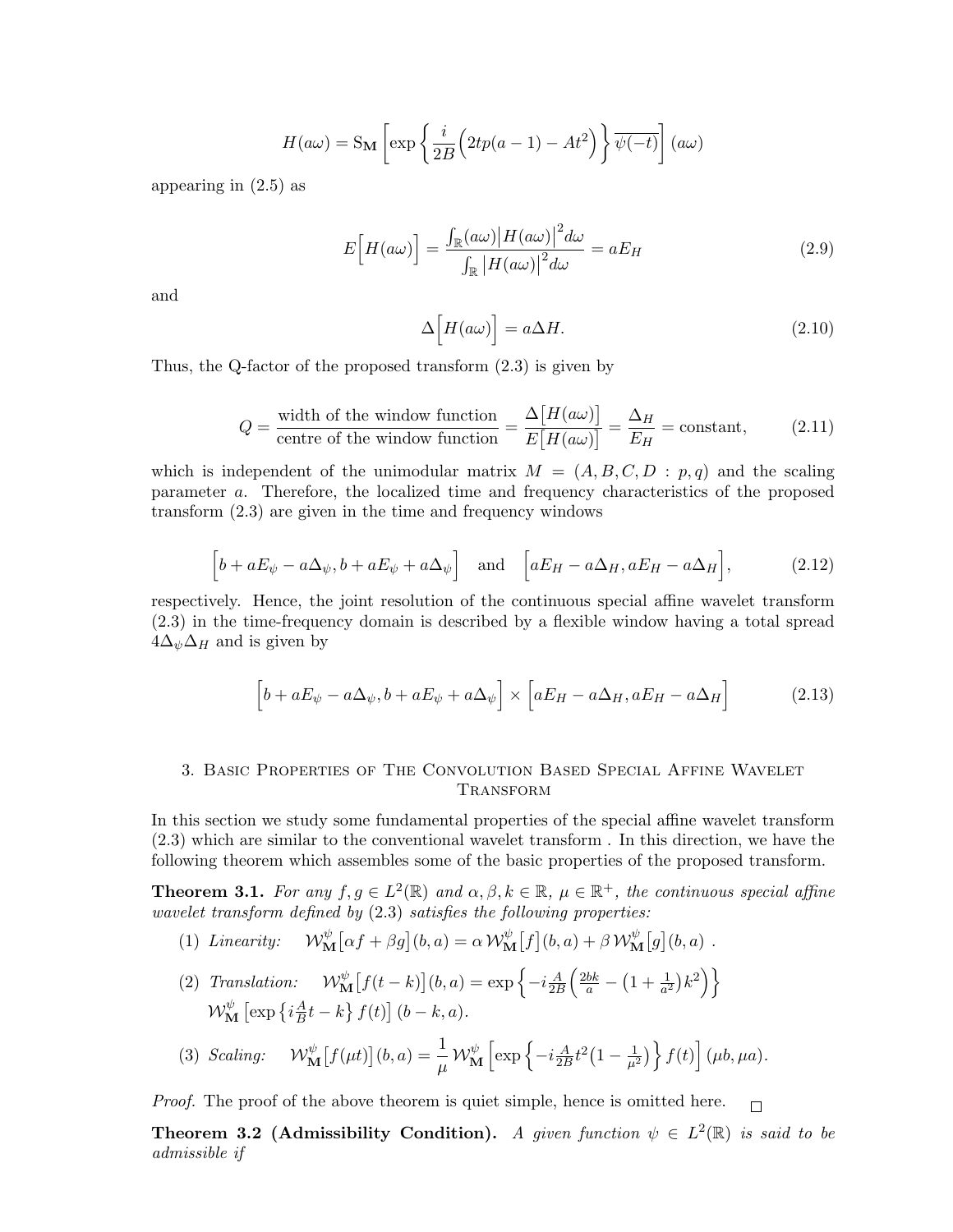$$
C_{\psi} = \int_{\mathbb{R}^+} \frac{\left| S_M \left[ \exp \left\{ \frac{i}{2B} \left( 2zp(a-1) - Az^2 \right) \right\} \overline{\psi(-t)} \right] (a\omega) \right|^2}{a} da < \infty, \quad a.e. \tag{3.1}
$$

*Proof.* For any square integrable function  $f$ , we have

$$
\int_{\mathbb{R}} \int_{\mathbb{R}^{+}} \left| \left\langle f, \psi_{b,a}^{\mathbf{M}} \right\rangle \right|^{2} \frac{db \, da}{a^{2}}
$$
\n
$$
= \int_{\mathbb{R}} \int_{\mathbb{R}^{+}} \left| \exp \left\{ -i \frac{A}{2B} \left( 1 - \frac{1}{a^{2}} \right) b^{2} \right\} \left[ f(t) *_{\mathbf{M}} \frac{1}{\sqrt{a}} \overline{\psi} \left( \frac{-t}{a} \right) \exp \left\{ -i \frac{A}{2B} t^{2} \right\} \right] (b) \right|^{2} \frac{db \, da}{a^{2}}
$$
\n
$$
= \int_{\mathbb{R}} \int_{\mathbb{R}^{+}} \left| S_{\mathbf{M}} \left[ f(t) *_{\mathbf{M}} \frac{1}{\sqrt{a}} \overline{\psi} \left( \frac{-t}{a} \right) \exp \left\{ -i \frac{A}{2B} t^{2} \right\} \right] (\omega) \right|^{2} \frac{d\omega \, da}{a^{2}}
$$
\n
$$
= \int_{\mathbb{R}} \int_{\mathbb{R}^{+}} \left| S_{\mathbf{M}} [f] (\omega) \right|^{2} \left| S_{\mathbf{M}} \left[ \exp \left\{ \frac{i}{2B} \left( 2zp(a-1) - Az^{2} \right) \right\} \overline{\psi} \left( -t \right) \right] (\omega \omega) \right|^{2} \frac{d\omega \, da}{a}
$$
\n
$$
= \int_{\mathbb{R}} \left| S_{\mathbf{M}} [f] (\omega) \right|^{2} \left\{ \int_{\mathbb{R}^{+}} \left| \frac{S_{\mathbf{M}} \left[ \exp \left\{ \frac{i}{2B} \left( 2zp(a-1) - Az^{2} \right) \right\} \overline{\psi} \left( -t \right) \right] (\omega \omega) \right|^{2} \, da} \right\} d\omega.
$$
\n(3.2)

For  $f = \psi$ , (3.2) boils down to

$$
\int_{\mathbb{R}} \int_{\mathbb{R}^{+}} \left| \left\langle f, \psi_{b,a}^{M} \right\rangle \right|^{2} \frac{db \, da}{a^{2}}
$$
\n
$$
= \int_{\mathbb{R}} \left| S_{M} [\psi](\omega) \right|^{2} \left\{ \int_{\mathbb{R}^{+}} \frac{\left| S_{M} \left[ \exp \left\{ \frac{i}{2B} \left( 2zp(a-1) - Az^{2} \right) \right\} \overline{\psi(-t)} \right] (a\omega) \right|^{2}}{a} da \right\} d\omega.
$$
\n(3.3)

Since  $\psi \in L^2(\mathbb{R})$ , therefore we conclude that the R.H.S of (3.3) is finite provided

$$
C_{\psi} = \int_{\mathbb{R}^+} \frac{\left| S_{\mathbf{M}} \left[ \exp \left\{ \frac{i}{2B} \left( 2zp(a-1) - Az^2 \right) \right\} \overline{\psi(-t)} \right] (a\omega) \right|^2}{a} da < \infty, \quad a.e, \, \omega \in \mathbb{R},
$$

which completes the proof of the Theorem 3.2.  $\Box$ 

We are now in a position to derive the orthogonality relation for the proposed transform (2.3). As a consequence of this formula, we shall deduce the resolution of identity for the proposed transform (2.3).

Theorem 3.3 (Moyal's Principle). Let  $\mathcal{W}_{\bf M}^{\psi}\big[f\big](b,a)$  and  $\mathcal{W}_{\bf M}^{\psi}\big[g\big](b,a)$  be the special affine wavelet transforms of f and g belonging to  $L^2(\mathbb{R})$ , respectively. Then, we have

$$
\int_{\mathbb{R}} \int_{\mathbb{R}^+} \mathcal{W}_{\mathbf{M}}^{\psi}[f](b, a) \overline{\mathcal{W}_{\mathbf{M}}^{\psi}[g](b, a)} \frac{db \, da}{a^2} = C_{\psi} \left\langle f, g \right\rangle_{L^2(\mathbb{R})},\tag{3.4}
$$

where  $C_{\psi}$  is given by (3.1).

Proof. Applying Proposition 2.4, we have for any pair of square integrable functions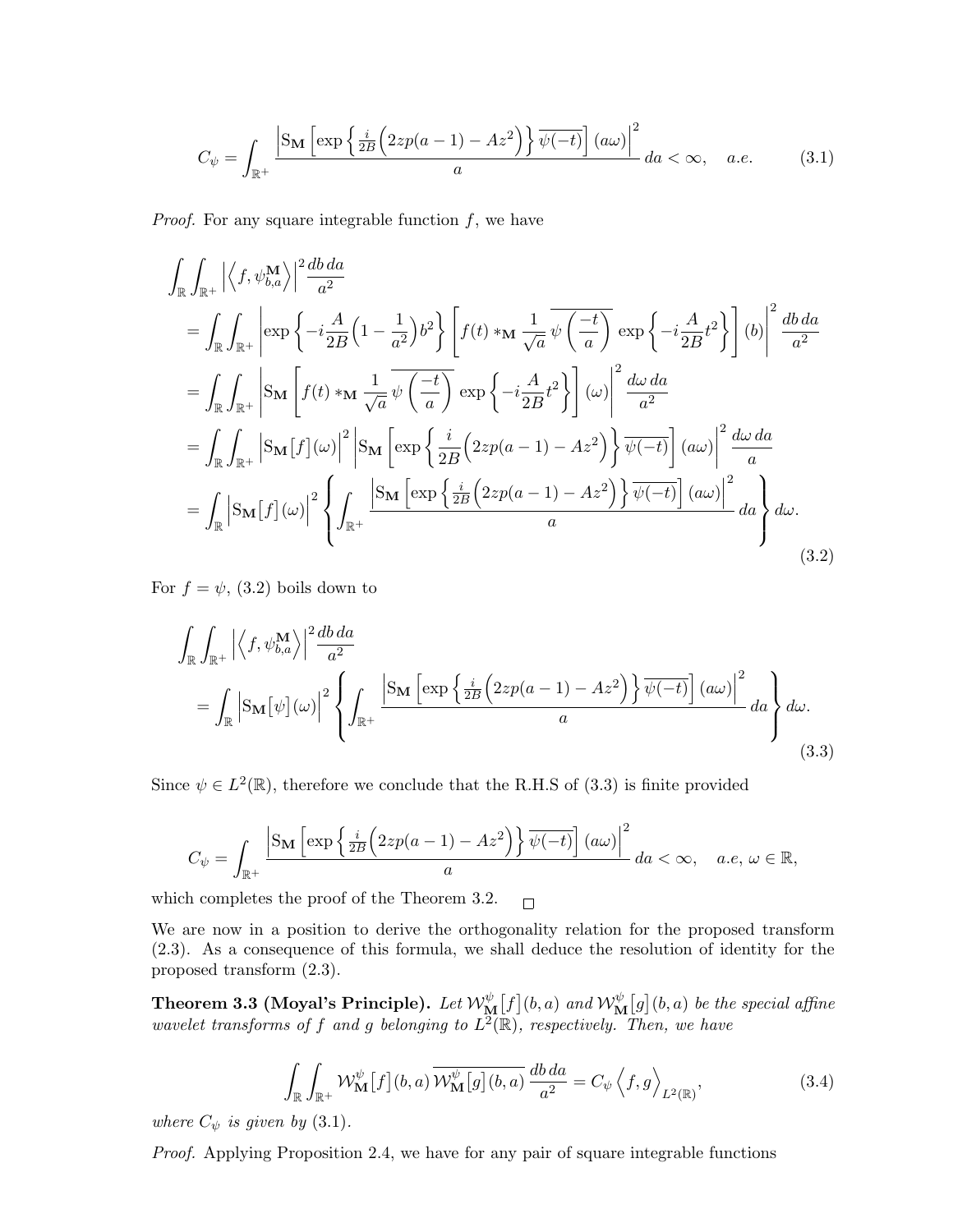$$
\mathcal{W}_{\mathbf{M}}^{\psi}[f](b,a) = \sqrt{a} \exp \left\{-i\frac{A}{2B}\left(1 - \frac{1}{a^2}\right)b^2\right\} \int_{\mathbb{R}} \exp \left\{\frac{i}{2B}\left(2a\omega(Dp - Bq) - Da^2\omega^2\right)\right\}
$$

$$
\times S_{\mathbf{M}}[f](\omega) S_{\mathbf{M}}\left[\exp\left\{\frac{i}{2B}\left(2tp(a-1) - At^2\right)\right\}\overline{\psi(-t)}\right](a\omega) \mathcal{K}_{\mathbf{M}^{-1}}(t,\omega) d\omega
$$

and

$$
\mathcal{W}_{\mathbf{M}}^{\psi}[g](b,a) = \sqrt{a} \exp\left\{-i\frac{A}{2B}\left(1 - \frac{1}{a^2}\right)b^2\right\} \int_{\mathbb{R}} \exp\left\{\frac{i}{2B}\left(2a\eta(Dp - Bq) - Da^2\eta^2\right)\right\}
$$

$$
\times S_{\mathbf{M}}[g](\eta) S_{\mathbf{M}}\left[\exp\left\{\frac{i}{2B}\left(2tp(a-1) - At^2\right)\right\}\overline{\psi(-t)}\right](a\eta) \mathcal{K}_{\mathbf{M}^{-1}}(t,\eta) d\eta.
$$

Consequently, we have

$$
\int_{\mathbb{R}} \int_{\mathbb{R}^{+}} W_{\mathbf{M}}^{\psi} [f](b, a) \overline{W_{\mathbf{M}}^{\psi} [g](b, a)} \frac{db da}{a^{2}}
$$
\n
$$
= \int_{\mathbb{R} \times \mathbb{R} \times \mathbb{R}^{+}} \exp \left\{ \frac{i}{2B} \left( 2a(Dp - Bq)(\omega - \eta) - Da^{2}(\omega^{2} - \eta^{2}) \right) \right\}
$$
\n
$$
\times S_{\mathbf{M}} [f](\omega) S_{\mathbf{M}} \left[ \exp \left\{ \frac{i}{2B} \left( 2tp(a - 1) - At^{2} Big \right) \right\} \overline{\psi(-t)} \right] (a\omega)
$$
\n
$$
\times K_{\mathbf{M}^{-1}}(t, \omega) \overline{K_{\mathbf{M}^{-1}}(t, \eta)} \frac{dt \, d\omega \, d\eta \, da}{a}
$$
\n
$$
= \int_{\mathbb{R} \times \mathbb{R} \times \mathbb{R}^{+}} \exp \left\{ \frac{i}{2B} \left( 2a(Dp - Bq)(\omega - \eta) - Da^{2}(\omega^{2} - \eta^{2}) \right) \right\}
$$
\n
$$
\times S_{\mathbf{M}} [f](\omega) S_{\mathbf{M}} \left[ \exp \left\{ \frac{i}{2B} \left( 2tp(a - 1) - At^{2} Big \right) \right\} \overline{\psi(-t)} \right] (a\omega)
$$
\n
$$
\times S_{\mathbf{M}} [g](\eta) S_{\mathbf{M}} \left[ \exp \left\{ \frac{i}{2B} \left( 2tp(a - 1) - At^{2} Big \right) \right\} \overline{\psi(-t)} \right] (a\omega)
$$
\n
$$
\times \left\{ \int_{\mathbb{R}} \mathcal{K}_{\mathbf{M}^{-1}}(t, \omega) \overline{\mathcal{K}_{\mathbf{M}^{-1}}(t, \eta)} dt \right\} \frac{d\omega \, d\eta \, da}{a}
$$
\n
$$
= \int_{\mathbb{R} \times \mathbb{R} \times \mathbb{R}^{+}} \exp \left\{ \frac{i}{2B} \left( 2a(Dp - Bq)(\omega - \eta) - Da^{2}(\omega^{2
$$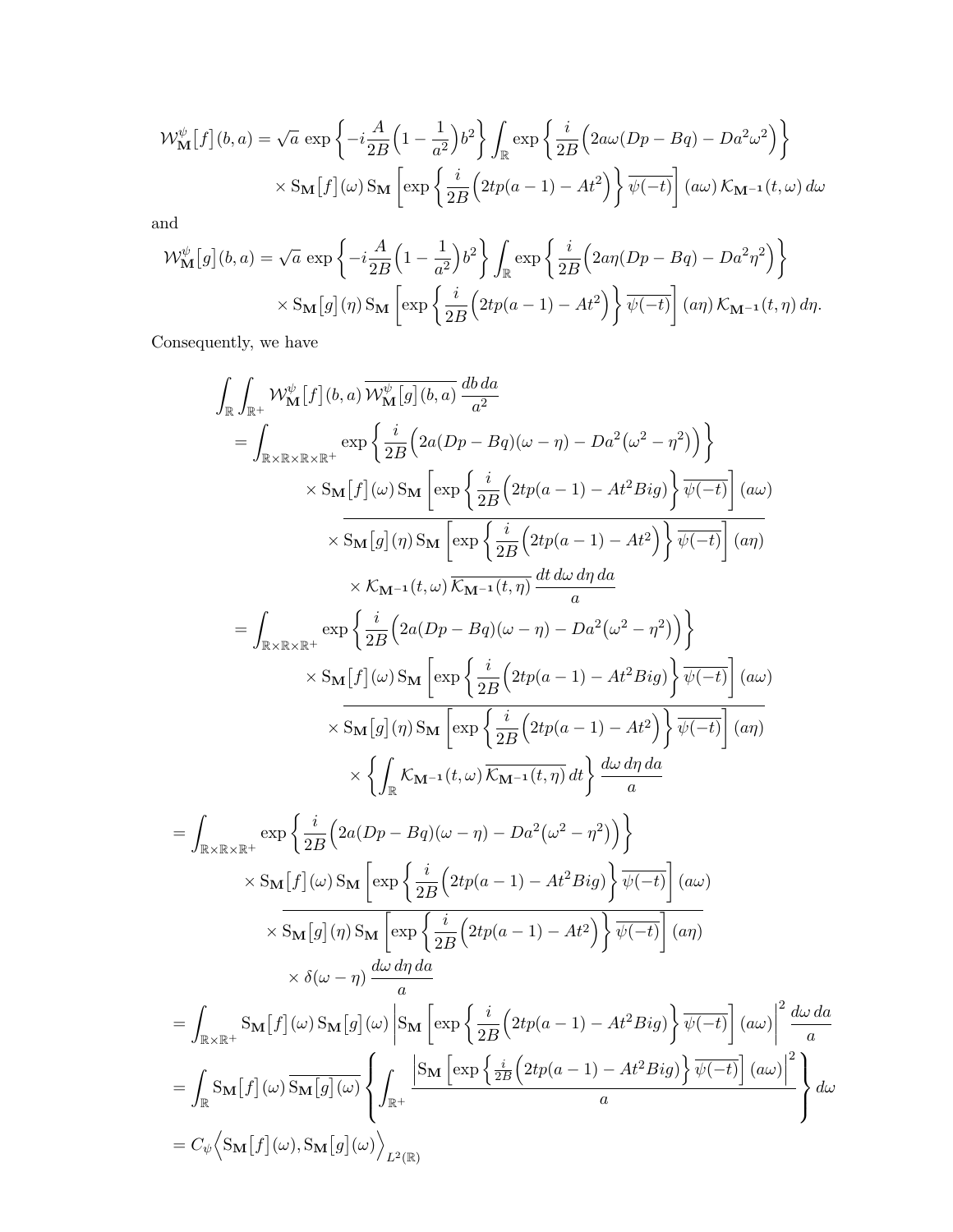$$
=C_{\psi}\Big_{L^2(\mathbb{R})}
$$

This completes the proof of the Theorem 3.3.  $\Box$ 

.

Remarks:

(1) For  $f = g$ , Theorem 3.3 yields the energy preserving relation associated with the special affine wavelet transform (2.3). i.e;

$$
\int_{\mathbb{R}} \int_{\mathbb{R}^+} \left| \mathcal{W}_{\mathbf{M}}^{\psi}[f](b, a) \right|^2 \frac{db \, da}{a^2} = C_{\psi} \left\| f \right\|_{L^2(\mathbb{R})}^2. \tag{3.5}
$$

(2) For  $C_{\psi} = 1$ , the operator  $\mathcal{W}_{\mathbf{M}}^{\psi}$  becomes an isometry from  $L^2(\mathbb{R})$  to  $L^2(\mathbb{R} \times \mathbb{R}^+)$ .

**Theorem 3.4 (Inversion Formula).** If  $\mathcal{W}_{\mathbf{M}}^{\psi}[f](b, a)$  is the special affine wavelet transform of an arbitrary function  $f \in L^2(\mathbb{R})$ , then f can be reconstructed as

$$
f(t) = \frac{1}{C_{\psi}} \int_{\mathbb{R}} \int_{\mathbb{R}^{+}} \mathcal{W}_{\mathbf{M}}^{\psi}[f](b, a) \, \psi_{b, a}^{\mathbf{M}}(t) \, \frac{db \, da}{a^{2}}, \quad a.e. \tag{3.6}
$$

Proof. By virtue of Theorem 3.3, we have

$$
\left\langle f,g \right\rangle = \frac{1}{C_{\psi}} \int_{\mathbb{R}} \int_{\mathbb{R}^{+}} \mathcal{W}_{\mathbf{M}}^{\psi}[f](b, a) \overline{\mathcal{W}_{\mathbf{M}}^{\psi}[g](b, a)} \frac{db \, da}{a^{2}}
$$
  
\n
$$
= \frac{1}{C_{\psi}} \int_{\mathbb{R}} \int_{\mathbb{R}^{+}} \mathcal{W}_{\mathbf{M}}^{\psi}[f](b, a) \left\{ \int_{\mathbb{R}} \overline{g(t)} \, \psi_{b,a}^{\mathbf{M}}(t) \, dt \right\} \frac{db \, da}{a^{2}}
$$
  
\n
$$
= \frac{1}{C_{\psi}} \int_{\mathbb{R} \times \mathbb{R} \times \mathbb{R}^{+}} \mathcal{W}_{\mathbf{M}}^{\psi}[f](b, a) \, \psi_{b,a}^{\mathbf{M}}(t) \overline{g(t)} \frac{dt \, db \, da}{a^{2}}
$$
  
\n
$$
= \frac{1}{C_{\psi}} \left\langle \int_{\mathbb{R}} \int_{\mathbb{R}^{+}} \mathcal{W}_{\mathbf{M}}^{\psi}[f](b, a) \, \psi_{b,a}^{\mathbf{M}}(t) \frac{db \, da}{a^{2}}, g(t) \right\rangle.
$$

Since g is chosen arbitrarily from  $L^2(\mathbb{R})$ , therefore it follows that

$$
f(t) = \frac{1}{C_{\psi}} \int_{\mathbb{R}} \int_{\mathbb{R}^{+}} \mathcal{W}_{\mathbf{M}}^{\psi}[f](b, a) \, \psi_{b, a}^{\mathbf{M}}(t) \, \frac{db \, da}{a^{2}}, \quad a.e.
$$

This completes the proof of the Theorem 3.4.  $\Box$ 

As a consequence of the next theorem, we shall demonstrate that the range of the special affine wavelet transform is a reproducing kernel Hilbert space.

**Theorem 3.5 (Characterization of Range).** If  $f \in L^2(\mathbb{R} \times \mathbb{R}^+)$ , then f is the special affine wavelet transform of a certain square integrable function if and only if

$$
f(b',a') = \frac{1}{C_{\psi}} \int_{\mathbb{R}} \int_{\mathbb{R}^+} f(b,a) \left\langle \psi_{b,a}^{\mathbf{M}}, \psi_{b',a'}^{\mathbf{M}} \right\rangle \frac{db \, da}{a^2},\tag{3.7}
$$

where  $\psi$  satisfies (3.1).

*Proof.* Let f belongs to the range of the proposed transform  $\mathcal{W}_{\mathbf{M}}^{\psi}$ . Then, there exists a square integrable function g, such that  $\mathcal{W}_{\mathbf{M}}^{\psi} g = f$ . In order to show that f satisfies (3.7), we proceed as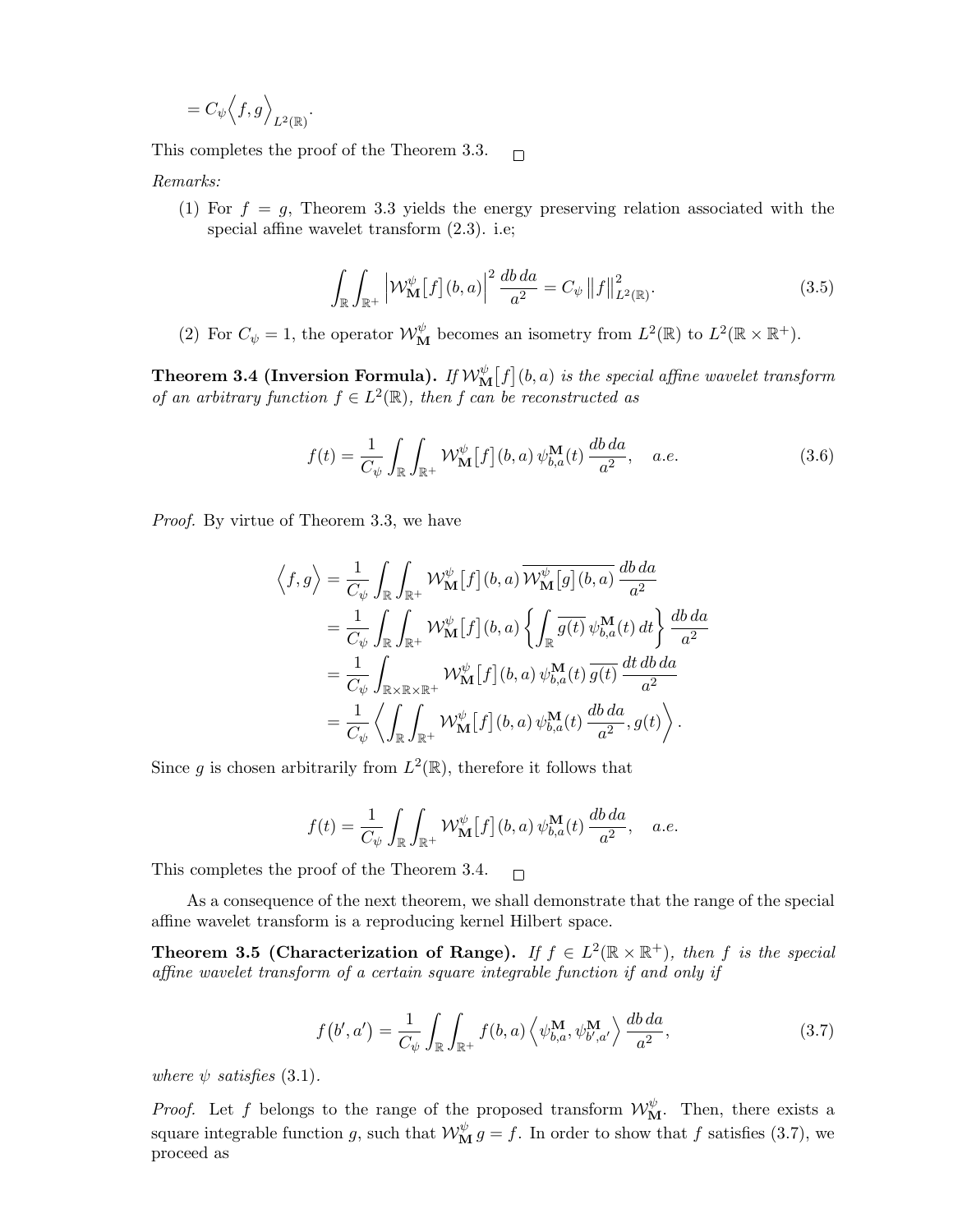$$
f(b', a') = \mathcal{W}_{\mathbf{M}}^{\psi}[g](b', a')
$$
  
\n
$$
= \int_{\mathbb{R}} g(t) \overline{\psi_{b',a'}^{\mathbf{M}}(t)} dt
$$
  
\n
$$
= \frac{1}{C_{\psi}} \int_{\mathbb{R}} \left\{ \int_{\mathbb{R}} \int_{\mathbb{R}^{+}} \mathcal{W}_{\mathbf{M}}^{\psi}[g](b, a) \psi_{b, a}^{\mathbf{M}}(t) \frac{db da}{a^{2}} \right\} \overline{\psi_{b',a'}^{\mathbf{M}}(t)} dt
$$
  
\n
$$
= \frac{1}{C_{\psi}} \int_{\mathbb{R}} \int_{\mathbb{R}^{+}} \mathcal{W}_{\mathbf{M}}^{\psi}[g](b, a) \left\{ \int_{\mathbb{R}} \psi_{b, a}^{\mathbf{M}}(t) \overline{\psi_{b', a'}^{\mathbf{M}}(t)} dt \right\} \frac{db da}{a^{2}}
$$
  
\n
$$
= \frac{1}{C_{\psi}} \int_{\mathbb{R}} \int_{\mathbb{R}^{+}} f(b, a) \left\langle \psi_{b, a}^{\mathbf{M}}, \psi_{b', a'}^{\mathbf{M}} \right\rangle \frac{db da}{a^{2}},
$$

which clearly proves our claim. Conversely, suppose that a square integrable function  $f$ satisfies (3.7). Then, we show that there exist a function  $g \in L^2(\mathbb{R})$  satisfying  $\mathcal{W}_{\mathbf{M}}^{\psi} g = f$ . The desired function  $g$  is constructed as follows

$$
g(t) = \frac{1}{C_{\psi}} \int_{\mathbb{R}} \int_{\mathbb{R}^{+}} f(b, a) \, \psi_{b, a}^{\mathbf{M}}(t) \, \frac{db \, da}{a^{2}}.
$$
 (3.8)

It is straightforward to obtain  $||g|| \le ||f|| < \infty$ , i.e;  $g \in L^2(\mathbb{R})$ . Moreover, as a consequence of the well known Fubini-theorem, we have

$$
\mathcal{W}_{\mathbf{M}}^{\psi}[g](b',a') = \int_{\mathbb{R}} g(t) \overline{\psi_{b',a'}^{M}(t)} dt
$$
  
\n
$$
= \frac{1}{C_{\psi}} \int_{\mathbb{R}} \left\{ \int_{\mathbb{R}} \int_{\mathbb{R}^{+}} f(b,a) \psi_{b,a}^{M}(t) \frac{db \, da}{a^{2}} \right\} \overline{\psi_{b',a'}^{M}(t)} dt
$$
  
\n
$$
= \frac{1}{C_{\psi}} \int_{\mathbb{R}} \int_{\mathbb{R}^{+}} f(b,a) \left\{ \int_{\mathbb{R}} \psi_{b,a}^{M}(t) \overline{\psi_{b',a'}^{M}(t)} dt \right\} \frac{db \, da}{a^{2}}
$$
  
\n
$$
= \frac{1}{C_{\psi}} \int_{\mathbb{R}} \int_{\mathbb{R}^{+}} f(b,a) \left\langle \psi_{b,a}^{M}(t), \psi_{b',a'}^{M}(t) \right\rangle \frac{db \, da}{a^{2}}
$$
  
\n
$$
= f(b',a').
$$

This completes the proof of the Theorem 3.5.  $\Box$ 

Corollary 3.5 (Reproducing Kernel Hilbert space). For any admissible wavelet  $\psi \in$  $L^2(\mathbb{R})$ , the range of the proposed transform (2.3) is a reproducing kernel Hilbert space in  $\psi \in L^2(\mathbb{R} \times \mathbb{R}^+)$  with the kernel given by

$$
\mathcal{K}_{\mathbf{M}}^{\psi}(b, a; b', a') = \left\langle \psi_{b,a}^{\mathbf{M}}, \psi_{b',a'}^{\mathbf{M}} \right\rangle_{L^{2}(\mathbb{R})}.
$$
\n(3.9)

#### 4. Special Affine Multi-resolution Analysis

In this section, we introduce the theory of special affine multi-resolution analysis as it sets the ground for the discrete special affine wavelet transform and the construction of orthogonal special affine wavelets.

**Definition 4.1.** A sequence of closed subspaces  $\left\{V_j^{\mathbf{M}}\right\}$ of  $L^2(\mathbb{R})$  is called a special affine multi-resolution analysis if the following properties hold:

(a)  $V_j^{\mathbf{M}} \subset V_{j+1}^{\mathbf{M}},$  for all  $j \in \mathbb{Z}$ ;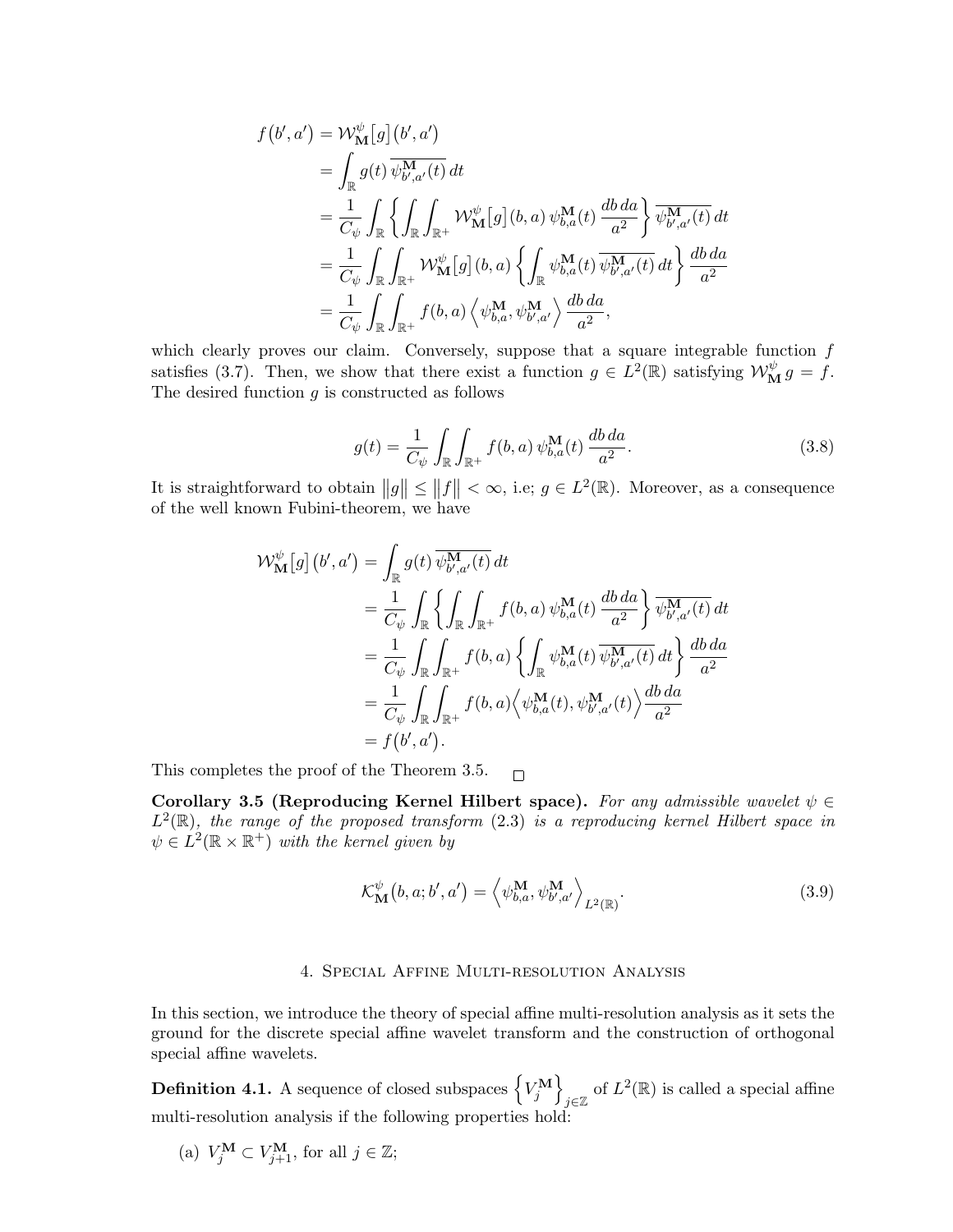- (b)  $\cup_{j\in\mathbb{Z}}V_j^{\mathbf{M}}$  is dense in  $L^2(\mathbb{R})$ ;
- (c)  $\bigcap_{j\in\mathbb{Z}}V_j^{\mathbf{M}}=\{0\};$
- (d)  $f(t) \in V_j^{\mathbf{M}}$  if and only if  $\exp\left\{i\frac{3A}{2B}\right\}$  $\left\{\frac{3A}{2B}t^2\right\}$   $f(2t) \in V_{j+1}^{\mathbf{M}},$  for all  $j \in \mathbb{Z}$ ;
- (e) There exists a function  $\phi(t)$  called the scaling function or the father wavelet such that  $\begin{cases} \phi_{0,k}^{\mathbf{M}}(t) = \phi(t-k) \, \exp \left\{-\frac{i}{2l}\right. \end{cases}$  $\frac{i}{2B}(At^2 + Dp^2 - Ak^2)$  :  $k \in \mathbb{Z}$  is an orthonormal basis of subspace  $V_0^{\mathbf{M}}$ .

In the above definition, if we assume that the set of functions  $\left\{\phi_{0,k}^{\mathbf{M}}(t):k\in\mathbb{Z}\right\}$  forms a Riesz basis of  $V_0^{\mathbf{M}}$ , then  $\phi(t)$  generates a generalized special affine multi-resolution analysis  $\left\{V_j^{\mathbf{M}}\right\}$  $\int_{\mathcal{I}} \in \mathbb{Z}$  of  $L^2(\mathbb{R})$  such that

$$
\phi_{j,k}^{\mathbf{M}}(t) = 2^{j/2} \phi(2^{j}t - k) \exp\left\{-\frac{i}{2B} \left(At^{2} + Dp^{2} - Ak^{2}\right)\right\}
$$

is an orthonormal basis of  $\left\{V_j^{\mathbf{M}}\right\}$ .<br>j∈Z

Remarks.

- (1) When  $\mathbf{M} = (A, B, C, D: 0, 0)$ , the Definition (4.1) boils down to the definition of multi-resolution analysis associated with LCT [\[12\]](#page-23-12).
- (2) For  $\mathbf{M} = (\cos \theta, \sin \theta, -\sin \theta, \cos \theta : 0, 0)$ , the Definition (4.1) reduces to the definition of multi-resolution analysis associated with fractional wavelet transform [\[16\]](#page-24-7).
- (3) When  $\mathbf{M} = (0, 1, -1, 0, 0, 0)$ , one recovers from the Definition (4.1), the definition of the classical multi- resolution analysis [\[13\]](#page-23-10).

For every  $j \in \mathbb{Z}$ , we define  $W_j^{\mathbf{M}}$  to be the orthogonal compliment of  $V_j^{\mathbf{M}}$  in  $V_{j+1}^{\mathbf{M}}$ . Then, we have

$$
V_{j+1}^{\mathbf{M}} = V_j^{\mathbf{M}} \oplus W_j^{\mathbf{M}} \quad \text{and} \quad W_{\ell}^{\mathbf{M}} \perp W_k^{\mathbf{M}} \quad \text{if} \quad \ell \neq k.
$$

It follows that for  $j > J$ ,

$$
V_j^{\mathbf{M}} = V_J^{\mathbf{M}} \oplus \bigoplus_{\ell=0}^{j-J-1} W_{j-\ell}^{\mathbf{M}},
$$

where all these subspaces are orthogonal. By virtue of condition  $(b)$  in the Definition 4.1, this implies

$$
L^2(\mathbb{R}) = \bigoplus_{j \in \mathbb{Z}} W_j^{\mathbf{M}},
$$

a decomposition of  $L^2(\mathbb{R})$  into mutually orthogonal subspaces.

**Theorem 4.2.** If  $\phi \in L^2(\mathbb{R})$ , then the collection  $\left\{\phi_{0,k}^{\mathbf{M}}(t): k \in \mathbb{Z}\right\}$  is a Riesz basis of the space  $V_0^{\mathbf{M}}$  of  $L^2(\mathbb{R})$  if and only if there exists positive constants  $A_1$  and  $A_2$  such that for all  $\omega \in [0, 2\pi B]$ , we have

$$
A_1 \le \sum_{k \in \mathbb{Z}} \left| \widehat{\phi} \left( \frac{\omega - p}{B} + 2k\pi \right) \right|^2 \le A_2. \tag{4.1}
$$

*Proof.* For any  $f(t) \in V_0^{\mathbf{M}}$ , we have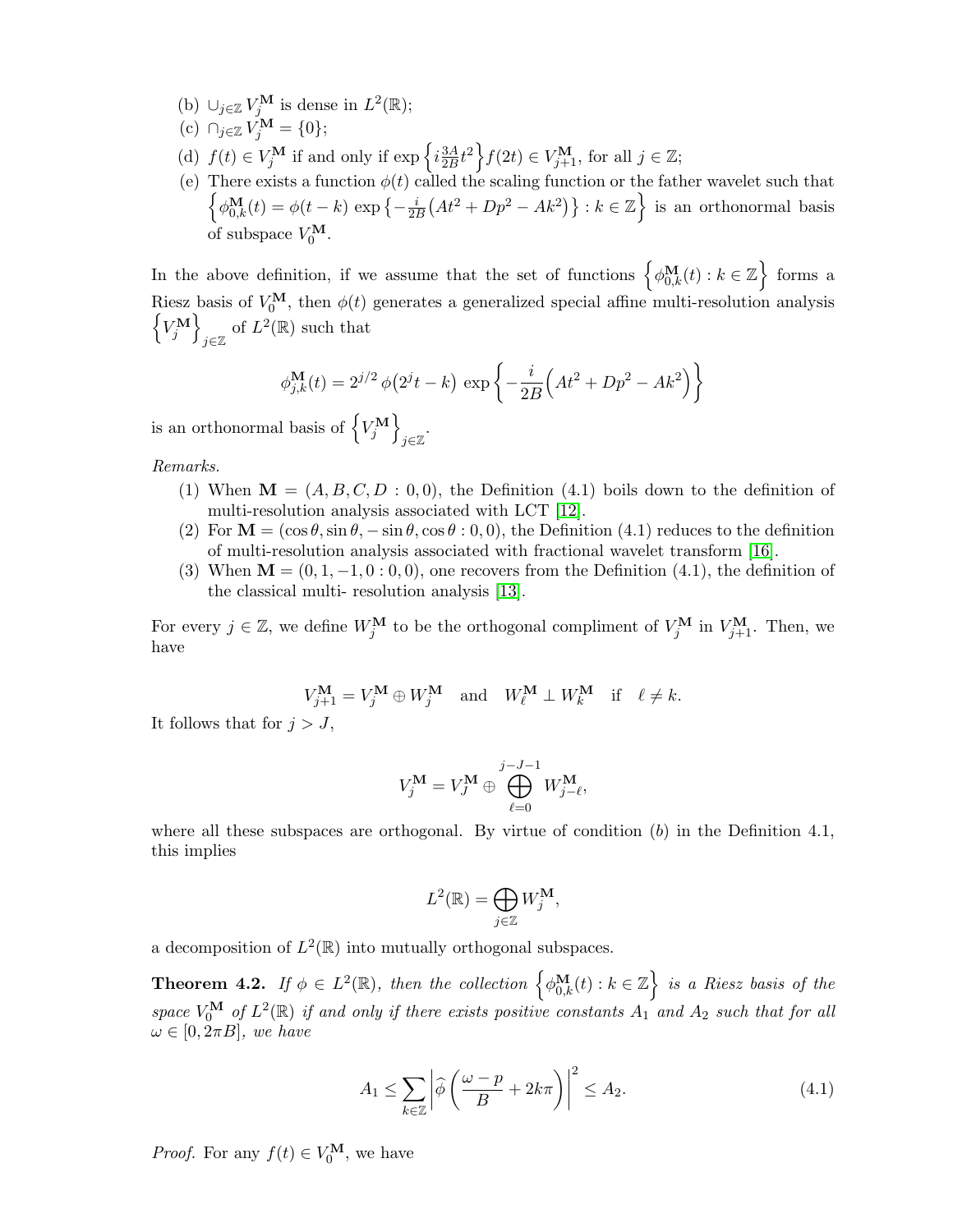$$
f(t) = \sum_{k \in \mathbb{Z}} c[k] \phi_{0,k}^{\mathbf{M}}(t),
$$
\n(4.2)

where  $c[k] \in \ell^2(\mathbb{Z})$ .

By implementing SAFT on both sides of (4.2), we obtain

$$
S_{\mathbf{M}}[f](\omega) = \int_{\mathbb{R}} \sum_{k \in \mathbb{Z}} c[k] \phi(t-k) \exp\left\{-\frac{i}{2B} \left(At^2 + Dp^2 - Ak^2\right) \right\} \mathcal{K}_{\mathbf{M}}(t, \omega) dt
$$
  
\n
$$
= \frac{1}{\sqrt{i2\pi B}} \sum_{k \in \mathbb{Z}} c[k] \exp\left\{\frac{i}{2B} \left( Ak^2 - 2\omega(Dp - Bq) + D\omega^2 \right) \right\}
$$
  
\n
$$
\times \int_{\mathbb{R}} \phi(t-k) \exp\left\{\frac{i}{B}t(p-\omega) \right\} dt
$$
  
\n
$$
= \frac{1}{\sqrt{i2\pi B}} \sum_{k \in \mathbb{Z}} c[k] \exp\left\{\frac{i}{2B} \left( Ak^2 + 2k(p-\omega) - 2\omega(Dp - Bq) + D\omega^2 \right) \right\}
$$
  
\n
$$
\times \int_{\mathbb{R}} \phi(z) \exp\left\{-i\left(\frac{\omega - p}{B}\right)z\right\} dz
$$
  
\n
$$
= \exp\left\{-\frac{i}{2B}Dp^2\right\} \widetilde{C}_{\mathbf{M}}(\omega) \widehat{\phi}\left(\frac{\omega - p}{B}\right), \tag{4.3}
$$

where  $C_{\mathbf{M}}(\omega)$  is the DT-SAFT of  $c[k]$ .

Since  $\left|\widetilde{C}_{\mathbf{M}}(\omega)\right|$ is a  $2\pi B$ -periodic function [\[4\]](#page-23-8), therefore by invoking Parsevals formula for the SAFT, we have

$$
||f||_{L^{2}(\mathbb{R})}^{2} = ||\mathbf{S}_{\mathbf{M}}[f](\omega)||_{L^{2}(\mathbb{R})}^{2}
$$
  
\n
$$
= \int_{\mathbb{R}} |\tilde{C}_{\mathbf{M}}(\omega)|^{2} |\tilde{\phi} \left(\frac{\omega - p}{B}\right)|^{2} d\omega
$$
  
\n
$$
= \sum_{k \in \mathbb{Z}} \int_{2\pi B k}^{2\pi B(k+1)} |\tilde{C}_{\mathbf{M}}(\omega)|^{2} |\tilde{\phi} \left(\frac{\omega - p}{B}\right)|^{2} d\omega
$$
  
\n
$$
= \sum_{k \in \mathbb{Z}} \int_{0}^{2\pi B} |\tilde{C}_{\mathbf{M}}(\omega + 2k\pi B)|^{2} |\tilde{\phi} \left(\frac{\omega - p}{B} + 2K\pi\right)|^{2} d\omega
$$
  
\n
$$
= \int_{0}^{2\pi B} |\tilde{C}_{\mathbf{M}}(\omega)|^{2} \sum_{k \in \mathbb{Z}} |\tilde{\phi} \left(\frac{\omega - p}{B} + 2K\pi\right)|^{2} d\omega.
$$
 (4.4)

Now,

$$
\int_0^{2\pi B} \left| \tilde{C}_{\mathbf{M}}(\omega) \right|^2 d\omega
$$
  
=  $\frac{1}{2\pi B} \int_0^{2\pi B} c[k] \overline{c[\ell]} \exp \left\{ \frac{i}{2B} \Big( A(k^2 - \ell^2) - 2\omega(k - \ell) + 2p(k - \ell) \Big) \right\} d\omega$ 

and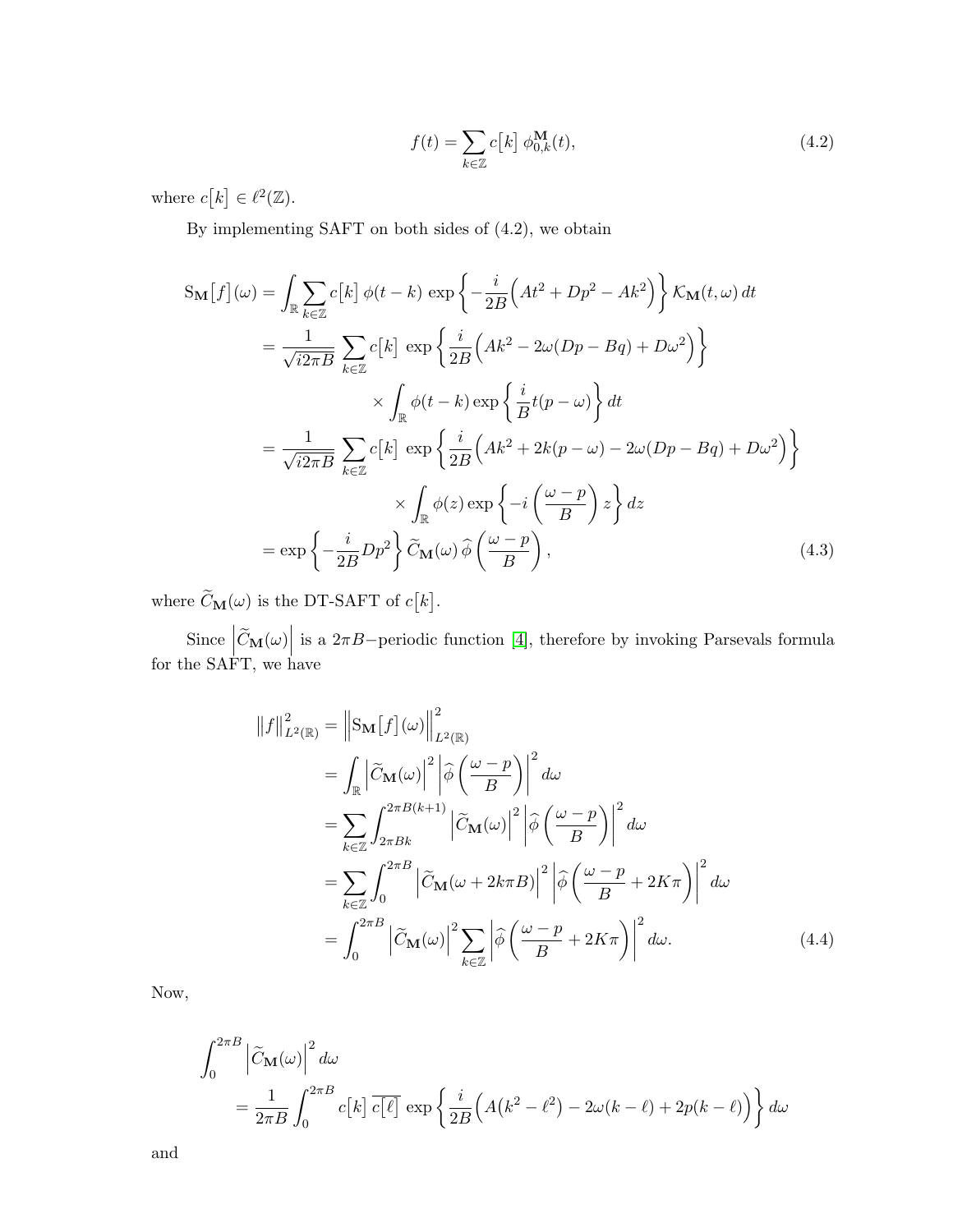$$
\int_0^{2\pi B} \exp\left\{-\frac{i}{2B}2\omega(k-\ell)\right\} d\omega = \int_0^{2\pi B} \exp\left\{\frac{i}{2B}2\omega(\ell-k)\right\} d\omega
$$

$$
= B \int_0^{2\pi} \exp\left\{i\eta(\ell-k)\right\} d\eta
$$

$$
= 2\pi B \,\delta_{k,\ell}.
$$

Therefore, it follows that

$$
\left\|\widetilde{C}_{\mathbf{M}}(\omega)\right\|_{L^2[0,2\pi B]}^2 = \int_0^{2\pi B} \left|\widetilde{C}_{\mathbf{M}}(\omega)\right|^2 d\omega = \sum_{k \in \mathbb{Z}} \left|c[k]\right|^2 = \left\|c[k]\right\|_{\ell^2}^2.
$$

Since

$$
0 < A_1 \le \sum_{k \in \mathbb{Z}} \left| \widehat{\phi} \left( \frac{\omega - p}{B} + 2k\pi \right) \right|^2 \le A_2 < \infty
$$

and

$$
\left\|c[k]\right\|_{\ell^2}^2 = \left\|\exp\left\{\frac{1}{2B}ak^2\right\}c[k]\right\|_{\ell^2}^2,
$$

we have

$$
A_1 \left\| \widetilde{C}_{\mathbf{M}}(\omega) \right\|^2 = A_1 \left\| c[k] \right\|^2 \le \left\| S_{\mathbf{M}}[f](\omega) \right\|^2 \le A_2 \left\| c[k] \right\|^2 = A_2 \left\| \widetilde{C}_{\mathbf{M}}(\omega) \right\|^2.
$$

In more explicit form,we can write

$$
A_1 \|c[k]\|^2 \le \left\|\sum_{k\in\mathbb{Z}} c[k] \phi_{0,k}^{\mathbf{M}}(t)\right\|^2 \le A_2 \|c[k]\|^2.
$$

This completes the proof of the Theorem 4.2.  $\Box$ 

Theorem 4.3 (Orthonormalization Process). If  $\phi\in L^2(\mathbb{R})$  and if  $\left\{\phi_{0,k}^{\mathbf{M}}(t):k\in\mathbb{Z}\right\}$  is a Riesz basis, then  $\left\{\begin{matrix} \tilde{\phi}_{0,0}^{\mathbf{M}}(t) : k \in \mathbb{Z} \end{matrix}\right\}$  is an orthonormal basis of  $V_0^{\mathbf{M}}$  with

$$
\hat{\phi}\left(\frac{\omega-p}{B}\right) = \frac{\widehat{\phi}\left(\frac{\omega-p}{B}\right)}{\left(\sum_{k\in\mathbb{Z}}\left|\widehat{\phi}\left(\frac{\omega-p}{B} + 2k\pi\right)\right|^2\right)^{1/2}}
$$

*Proof.* Since  $\phi(t)$  is a scaling function associated with the special affine multi-resolution analysis  $\left\{V_j^{\mathbf{M}}\right\}$ and  $\left\{\phi_{0,k}^{\mathbf{M}}(t) : k \in \mathbb{Z}\right\}$  is a Riesz basis of  $V_0^{\mathbf{M}}$  of  $L^2(\mathbb{R})$ , therefore we have

$$
\tilde{\phi}_{0,0}^{\mathbf{M}}(t) = \sum_{k \in \mathbb{Z}} c[k] \phi(t-k) \exp\left\{-\frac{i}{2B} \Big(At^2 + Dp^2 - Ak^2\Big)\right\}.
$$
\n(4.5)

.

By implementing SAFT on both sides of (4.5), we obtain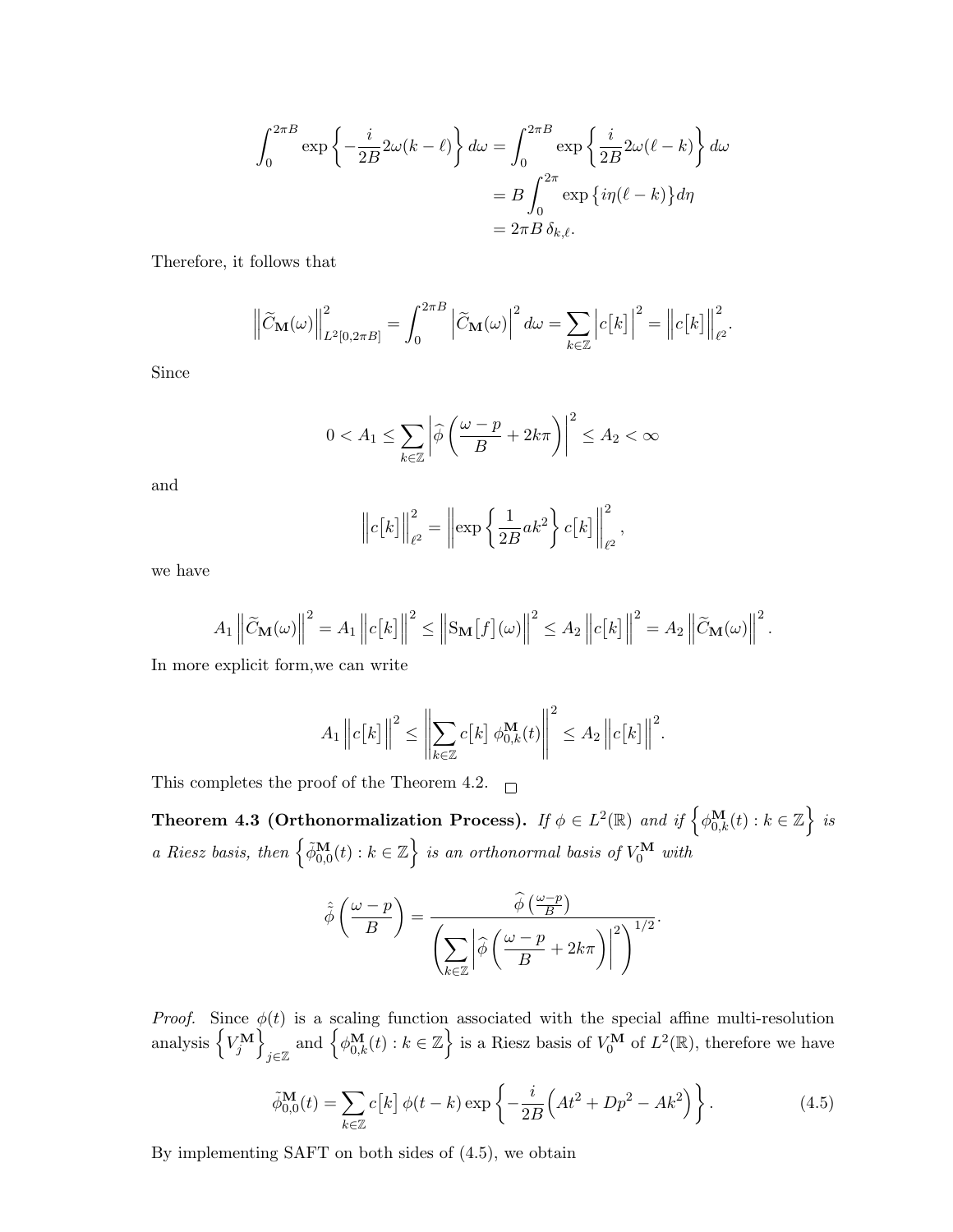$$
\hat{\phi}\left(\frac{\omega-p}{B}\right) = \sum_{k \in \mathbb{Z}} c[k] \exp\left\{\frac{i}{2B}Ak^2\right\} \int_{\mathbb{R}} \phi(t-k) \exp\left\{\frac{i}{B}t(p-\omega)\right\} dt
$$
  
\n
$$
= \sum_{k \in \mathbb{Z}} c[k] \exp\left\{\frac{i}{2B}\left(Ak^2 + 2k(p-\omega)\right)\right\} \int_{\mathbb{R}} \phi(z) \exp\left\{\frac{i}{B}z(p-\omega)\right\} dz
$$
  
\n
$$
= \widehat{E}\left(\frac{\omega-p}{B}\right) \widehat{\phi}\left(\frac{\omega-p}{B}\right),
$$
\n(4.6)

where  $e[k] = c[k] \exp\left\{\frac{i}{2B}Ak^2\right\}$  and  $\widehat{E}\left(\frac{\omega - p}{B}\right)$  is DTFT of  $e[k]$ . If  $\left\{ \tilde{\phi}_{0,k}^{\mathbf{M}}(t) = \tilde{\phi}(t-k) \exp \left\{-\frac{i}{2l}\right. \right.$  $\left\{ \frac{i}{2B} \left( At^2 + Dp^2 - Ak^2 \right) \right\} : k \in \mathbb{Z} \right\}$  is an orthonormal basis of  $V_0^{\mathbf{M}}$ , then from Theorem 4.2, we have

$$
\sum_{k \in \mathbb{Z}} \left| \hat{\phi} \left( \frac{\omega - p}{B} + 2k\pi \right) \right|^2 = 1 \tag{4.7}
$$

By combining  $(4.6)$  and  $(4.7)$ , we obtain

$$
\left| \widehat{E}\left(\frac{\omega-p}{B}\right) \right|^2 \sum_{k \in \mathbb{Z}} \left| \widehat{\phi}\left(\frac{\omega-p}{B} + 2k\pi\right) \right|^2 = 1, \tag{4.8}
$$

which yields

$$
\left| \widehat{E}\left(\frac{\omega - p}{B}\right) \right|^2 = \frac{1}{\sum_{k \in \mathbb{Z}} \left| \widehat{\phi}\left(\frac{\omega - p}{B} + 2k\pi\right) \right|^2}.
$$
\n(4.9)

From  $(4.6)$  and  $(4.9)$ , we obtain

$$
\hat{\phi}\left(\frac{\omega-p}{B}\right) = \frac{\hat{\phi}\left(\frac{\omega-p}{B}\right)}{\left(\sum_{k\in\mathbb{Z}}\left|\hat{\phi}\left(\frac{\omega-p}{B} + 2k\pi\right)\right|^2\right)^{1/2}}.\tag{4.10}
$$

This completes the proof of the Theorem 4.3.  $\Box$ 

**Theorem 4.4.** If  $\phi$  is the scaling function of the special affine multi-resolution analysis, then the following equality holds

$$
\left|\widehat{C}_0\left(\frac{\omega-p}{2B}\right)\right|^2 + \left|\widehat{C}_0\left(\frac{\omega-p}{2B} + \pi\right)\right|^2 = 2.
$$
\n(4.11)

*Proof.* The scaling function  $\phi \in V_0^{\mathbf{M}}$  implies that  $\phi \in V_1^{\mathbf{M}}$  and  $\left\{\phi_{1,k}^{\mathbf{M}}(t) : k \in \mathbb{Z}\right\}$  is an orthonormal basis of  $\phi \in V_1^{\mathbf{M}}$ . Thus the scaling function  $\phi$  has the following representation.

$$
\phi_{0,0}^{M}(t) = \sqrt{2} \sum_{k \in \mathbb{Z}} c[k] \phi(2t - k) \exp\left\{-\frac{i}{2B} \left(At^2 + Dp^2 - Ak^2\right)\right\},\tag{4.12}
$$

where  $c[k] = \left\langle \phi_{0,0}^{M}, \phi_{1,k}^{M} \right\rangle$  and  $\sum$ k∈Z  $c[k]$  $2 < \infty$ .

By implementing SAFT on both sides of (4.12), we obtain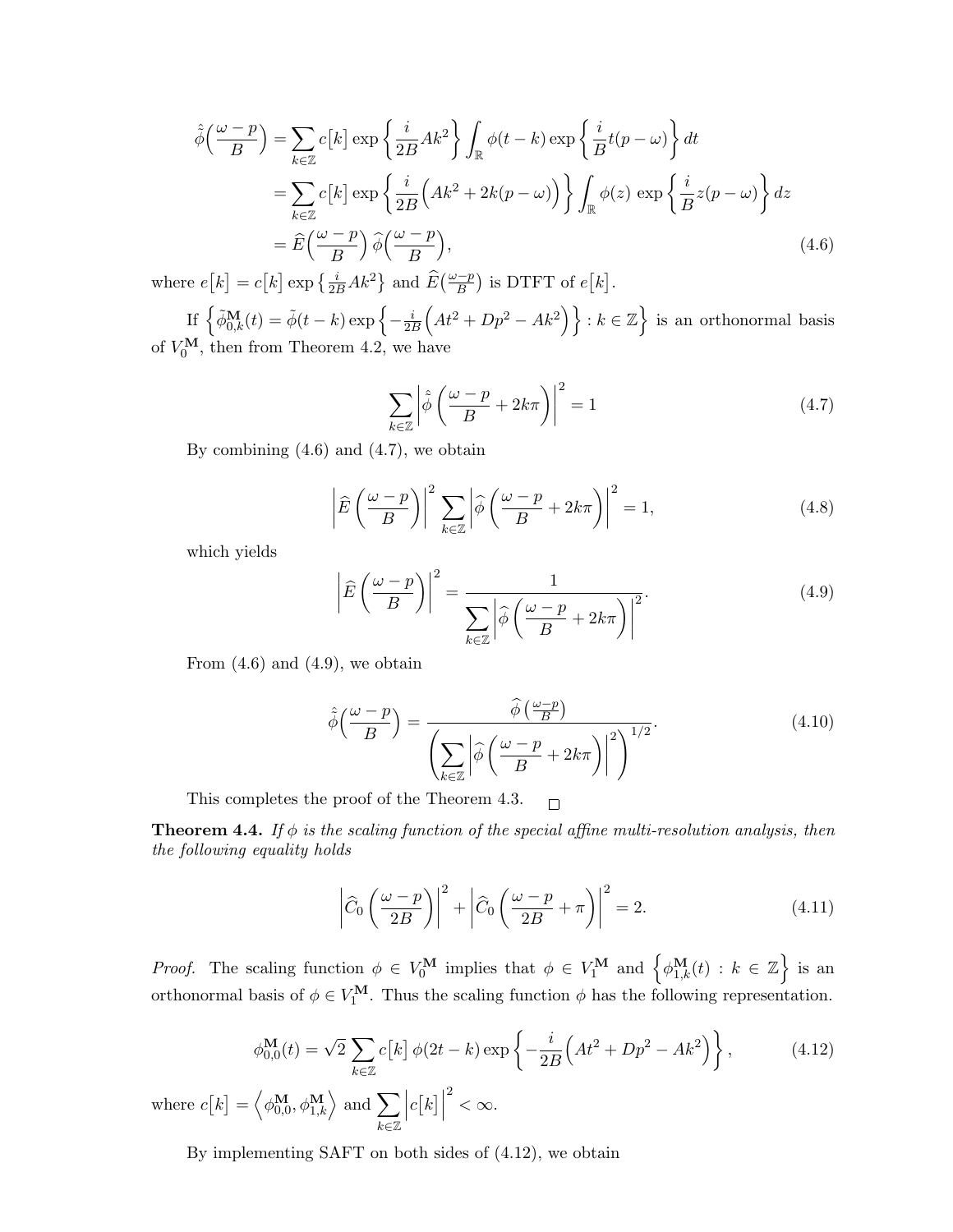$$
\hat{\phi}\left(\frac{\omega-p}{B}\right) = \frac{1}{\sqrt{2}} \sum_{k \in \mathbb{Z}} c^{\mathbf{M}}[k] \exp\left\{-\frac{i}{2B}k(\omega-p)\right\} \hat{\phi}\left(\frac{\omega-p}{2B}\right)
$$

$$
= \frac{1}{\sqrt{2}} \hat{C}_0\left(\frac{\omega-p}{2B}\right) \hat{\phi}\left(\frac{\omega-p}{2B}\right), \tag{4.13}
$$

where  $\widehat{C}_0\left(\frac{\omega-p}{2B}\right)$  is the DTFT of  $c^{\mathbf{M}}[k]$  called as low-pass filter with  $c^{\mathbf{M}}[k] = c[k] \exp\left\{\frac{i}{2B}Ak^2\right\}$ .

By the orthonormality of  $\phi$ , we have

$$
\sum_{k\in\mathbb{Z}}\left|\widehat{C}_0\left(\frac{\omega-p}{2B}+k\pi\right)\right|^2\left|\widehat{\phi}\left(\frac{\omega-p}{2B}+k\pi\right)\right|^2=2.
$$

Since  $\widehat{C}_0(\omega)$  is a 2π−periodic function, therefore splitting k into even and odd parts, we obtain

$$
2 = \left| \widehat{C}_0 \left( \frac{\omega - p}{2B} \right) \right|^2 \sum_{m \in \mathbb{Z}} \left| \widehat{\phi} \left( \frac{\omega - p}{2B} + 2m\pi \right) \right|^2
$$

$$
+ \left| \widehat{C}_0 \left( \frac{\omega - p}{2B} + \pi \right) \right|^2 \sum_{m \in \mathbb{Z}} \left| \widehat{\phi} \left( \frac{\omega - p}{2B} + 2m\pi + \pi \right) \right|^2
$$

$$
= \left| \widehat{C}_0 \left( \frac{\omega - p}{2B} \right) \right|^2 + \left| \widehat{C}_0 \left( \frac{\omega - p}{2B} + \pi \right) \right|^2.
$$

This completes the proof of the Theorem 4.4.  $\Box$ 

**Theorem 4.5.** For any two functions  $\phi$  and  $\psi$  belonging to  $L^2(\mathbb{R})$ , the set of functions  $\left\{\phi_{0,k}^{\mathbf{M}}(t):k\in\mathbb{Z}\right\}$  and  $\left\{\phi_{0,\ell}^{\mathbf{M}}(t):\ell\in\mathbb{Z}\right\}$  are biorthogonal, that is

$$
\langle \phi_{0,k}^{\mathbf{M}}, \phi_{0,\ell}^{\mathbf{M}} \rangle = 0
$$
, for all  $k, \ell \in \mathbb{Z}$ ,

if and only if

$$
\sum_{k \in \mathbb{Z}} \widehat{\phi}\left(\frac{\omega - p}{B} + 2k\pi\right) \overline{\widehat{\psi}\left(\frac{\omega - p}{B} + 2k\pi\right)} = 0 \quad a.e. \tag{4.14}
$$

Proof. We have

$$
\begin{split}\n&\left\langle \phi_{0,k}^{\mathbf{M}}, \phi_{0,\ell}^{\mathbf{M}} \right\rangle \\
&= \left\langle \mathrm{S}_{\mathbf{M}} \left[ \phi_{0,k}^{\mathbf{M}} \right] (\omega), \mathrm{S}_{\mathbf{M}} \left[ \phi_{0,\ell}^{\mathbf{M}} \right] (\omega) \right\rangle \\
&= \exp \left\{ i \frac{A}{2B} (k^2 - \ell^2) \right\} \int_{\mathbb{R}} \exp \left\{ \frac{i}{B} (p - \omega)(k - \ell) \right\} \widehat{\phi} \left( \frac{\omega - p}{B} \right) \overline{\widehat{\psi} \left( \frac{\omega - p}{B} \right)} d\omega \\
&= \exp \left\{ i \frac{A}{2B} (k^2 - \ell^2) \right\} \sum_{k \in \mathbb{Z}} \int_{2\pi B k}^{2\pi B (k+1)} \exp \left\{ \frac{i}{B} (p - \omega)(k - \ell) \right\} \\
&\times \widehat{\phi} \left( \frac{\omega - p}{B} \right) \overline{\widehat{\psi} \left( \frac{\omega - p}{B} \right)} d\omega \\
&= \exp \left\{ i \frac{A}{2B} (k^2 - \ell^2) \right\} \int_{0}^{2\pi B} \exp \left\{ \frac{i}{B} (p - \omega)(k - \ell) \right\}\n\end{split}
$$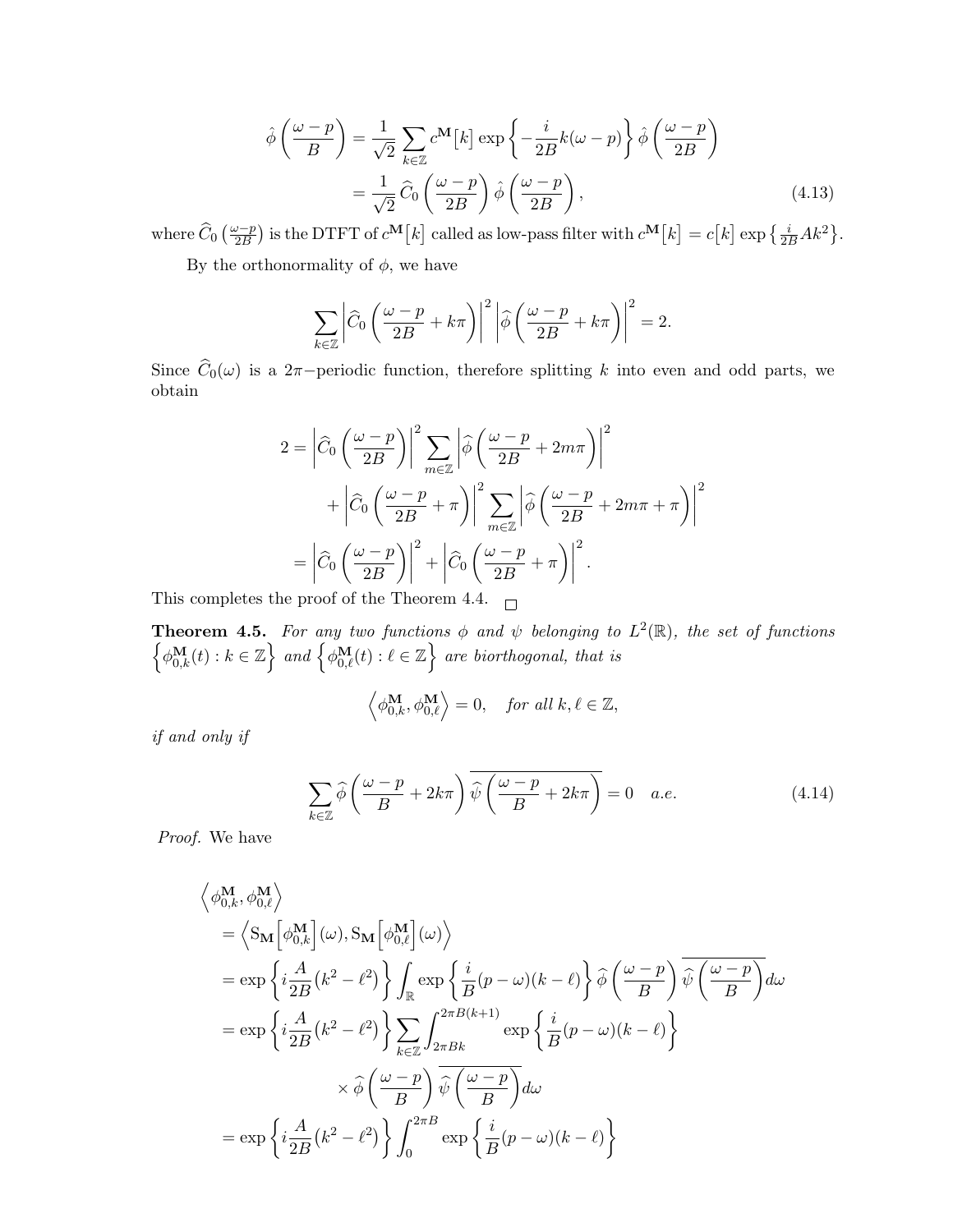$$
\times\left[\sum_{k\in\mathbb{Z}}\widehat{\phi}\left(\frac{\omega-p}{B}+2k\pi\right)\overline{\widehat{\psi}\left(\frac{\omega-p}{B}+2k\pi\right)}\right]d\omega.
$$

Thus

$$
\left\langle \phi_{0,k}^{\mathbf{M}}, \phi_{0,\ell}^{\mathbf{M}} \right\rangle = 0
$$
, for all  $k, \ell \in \mathbb{Z}$ ,

if and only if

$$
\sum_{k\in\mathbb{Z}} \widehat{\phi}\left(\frac{\omega-p}{B} + 2k\pi\right) \overline{\widehat{\psi}\left(\frac{\omega-p}{B} + 2k\pi\right)} = 0 \quad a.e.
$$

This completes the proof of the Theorem 4.5.  $\Box$ 

We now return to the main problem of constructing a mother wavelet  $\psi(t)$  from a special affine multi-resolution analysis. Suppose that there is a function  $\psi$  such that  $\left\{\psi_{j,k}^{\mathbf{M}}(t): k \in \mathbb{Z}\right\}$ is a basis for a space  $W_j^{\mathbf{M}}$ . Then  $\psi_{0,0}^{\mathbf{M}}(t) \in W_0^{\mathbf{M}} \subseteq V_1^{\mathbf{M}}$  and hence there exists a coefficient sequence  $\{d[k]\}_{k\in\mathbb{Z}}$  such that

$$
\psi_{0,0}^{\mathbf{M}}(t) = \sum_{k \in \mathbb{Z}} d[k] \phi_{1,k}^{\mathbf{M}}(t)
$$
\n(4.15)

Proceeding in the same way as in the derivation of (4.13), we have

$$
\hat{\psi}\left(\frac{\omega-p}{B}\right) = \frac{1}{\sqrt{2}}\,\widehat{C}_1\left(\frac{\omega-p}{2B}\right)\hat{\phi}\left(\frac{\omega-p}{2B}\right),\tag{4.16}
$$

where

$$
\widehat{C}_1\left(\frac{\omega-p}{2B}\right) = \sum_{k\in\mathbb{Z}} d^{\mathbf{M}}[k] \exp\left\{\frac{i}{2B}k(p-\omega)\right\}.
$$
 (4.17)

Following the technique implemented in the derivation of (4.11),  $\hat{C}_1$  satisfy the following equality

$$
\left|\widehat{C}_1\left(\frac{\omega-p}{2B}\right)\right|^2 + \left|\widehat{C}_1\left(\frac{\omega-p}{2B} + \pi\right)\right|^2 = 2.
$$
\n(4.18)

Substituting  $(4.13)$  and  $(4.16)$  in  $(4.14)$ , we obtain

$$
\sum_{k\in\mathbb{Z}}\widehat{C}_0\left(\frac{\omega-p}{2B}+k\pi\right)\overline{\widehat{C}_1\left(\frac{\omega-p}{2B}+k\pi\right)}\left|\widehat{\phi}\left(\frac{\omega-p}{2B}+k\pi\right)\right|^2=0.
$$

Since  $\widehat{C}_0(\omega)$  and  $\widehat{C}_1(\omega)$  are 2π−periodic function, therefore splitting k into even and odd parts, we obtain

$$
0 = \widehat{C}_0 \left(\frac{\omega - p}{2B}\right) \overline{\widehat{C}_1 \left(\frac{\omega - p}{2B}\right)} \sum_{m \in \mathbb{Z}} \left| \widehat{\phi} \left(\frac{\omega - p}{2B} + 2m\pi \right) \right|^2
$$
  
+  $\widehat{C}_0 \left(\frac{\omega - p}{2B} + \pi \right) \overline{\widehat{C}_1 \left(\frac{\omega - p}{2B} + \pi \right)} \sum_{m \in \mathbb{Z}} \left| \widehat{\phi} \left(\frac{\omega - p}{2B} + 2m\pi + \pi \right) \right|^2$   
=  $\widehat{C}_0 \left(\frac{\omega - p}{2B}\right) \overline{\widehat{C}_1 \left(\frac{\omega - p}{2B}\right)} + \widehat{C}_0 \left(\frac{\omega - p}{2B} + \pi \right) \overline{\widehat{C}_1 \left(\frac{\omega - p}{2B} + \pi \right)}$  (4.19)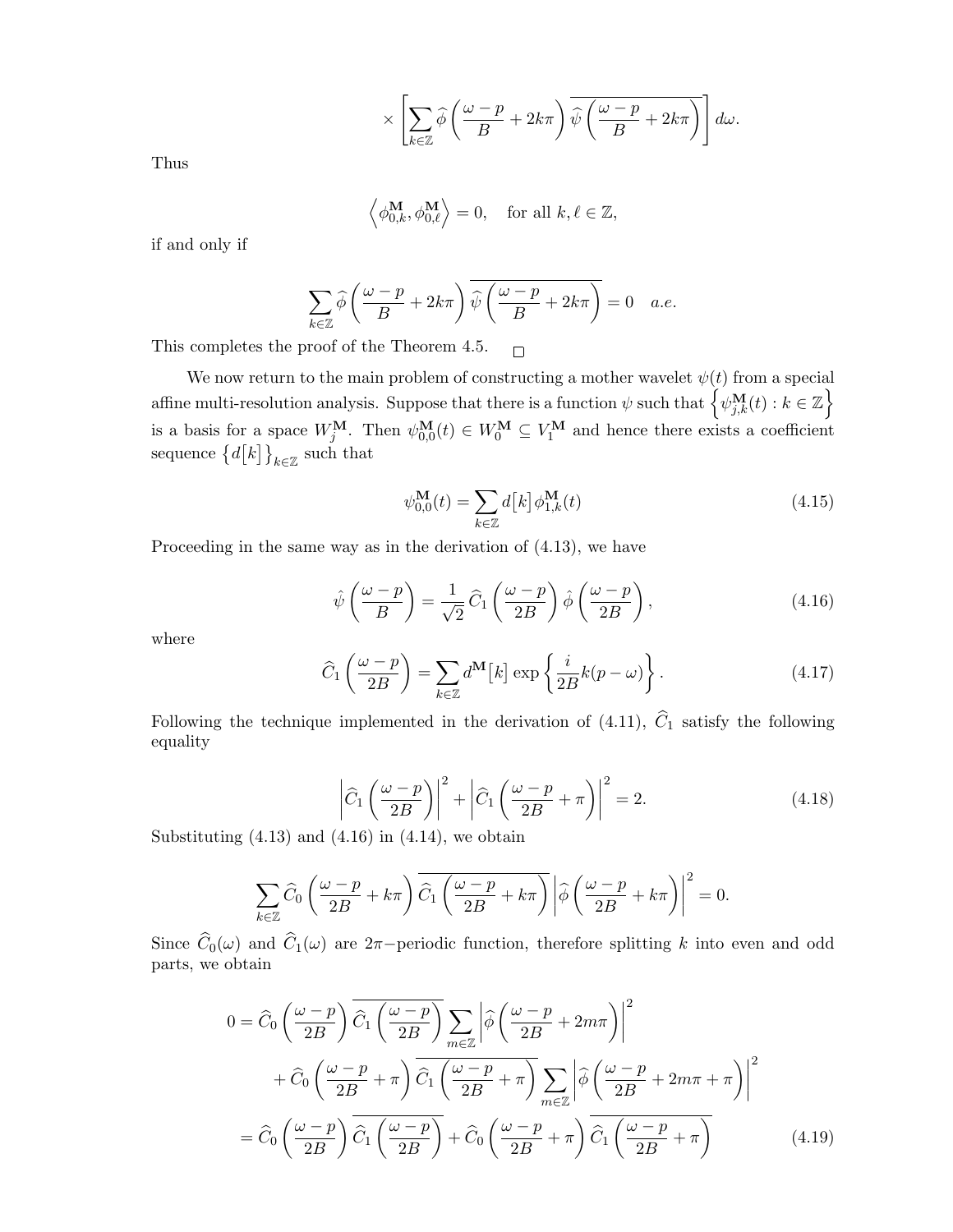The above information can be put in the determinant form as

$$
\begin{vmatrix}\n\widehat{C}_0 \left( \frac{\omega - p}{2B} \right) & \widehat{C}_1 \left( \frac{\omega - p}{2B} + \pi \right) \\
-\widehat{C}_0 \left( \frac{\omega - p}{2B} + \pi \right) & \widehat{C}_1 \left( \frac{\omega - p}{2B} \right)\n\end{vmatrix} = 0.
$$
\n(4.20)

Relations (4.13), (4.18) and (4.19) shows that if  $\left\{\psi_{j,k}^{\mathbf{M}}(t): k \in \mathbb{Z}\right\}$  is an orthonormal basis for  $W_j^{\mathbf{M}},$  then we have

$$
MM^* = 2I, \tag{4.21}
$$

where  $*$  denotes the tranjugate of M and I is the identity matrix with

$$
M = \begin{pmatrix} \widehat{C}_0 \left( \frac{\omega - p}{2B} \right) & \widehat{C}_0 \left( \frac{\omega - p}{2B} + \pi \right) \\ \widehat{C}_1 \left( \frac{\omega - p}{2B} \right) & \widehat{C}_1 \left( \frac{\omega - p}{2B} + \pi \right) \end{pmatrix} . \tag{4.22}
$$

This shows that if  $\left\{\psi_{j,k}^{\mathbf{M}}(t): k \in \mathbb{Z}\right\}$  is an orthonormal basis of  $W_j^{\mathbf{M}}$ , then  $\widehat{C}_0$  and  $\widehat{C}_1$  are the quadrature mirror filters of the special affine wavelets.

Notice that (4.20) can be interpreted as the linear dependence of vectors  $\left(\widehat{C}_0\left(\frac{\omega-p}{2B}\right), -\widehat{C}_0\left(\frac{\omega-p}{2B}+\pi\right)\right)$  and  $\left(\widehat{C}_1\left(\frac{\omega-p}{2B}+\pi\right)\right)$ ,  $\left(\widehat{C}_1\left(\frac{\omega-p}{2B}\right)\right)$  and hence there exists a function  $\lambda$  such that

$$
\widehat{C}_1\left(\frac{\omega-p}{2B}\right) = \lambda\left(\frac{\omega-p}{2B}\right)\overline{\widehat{C}_0\left(\frac{\omega-p}{2B} + \pi\right)}.\tag{4.23}
$$

Substituting (4.23) into (4.20) yields

$$
\lambda \left( \frac{\omega - p}{2B} \right) + \lambda \left( \frac{\omega - p}{2B} + \pi \right) = 0 \quad a.e. \tag{4.24}
$$

Letting  $\omega = \omega + 2\pi B$ , we obtain

$$
\lambda \left( \frac{\omega - p}{2B} + \pi \right) + \lambda \left( \frac{\omega - p}{2B} + 2\pi \right) = 0. \tag{4.25}
$$

Equivalently,

$$
\lambda \left( \frac{\omega - p}{2B} \right) = \lambda \left( \frac{\omega - p}{2B} + 2\pi \right),\tag{4.26}
$$

which shows that  $\lambda$  is a 2πB−periodic function. Thus, there exists a 2πB−periodic function  $\nu$  defined by

$$
\lambda \left( \frac{\omega - p}{2B} \right) = \exp \left\{ -i \frac{\omega}{2B} \right\} \nu \left( \frac{\omega - p}{B} \right). \tag{4.27}
$$

From (4.13), we have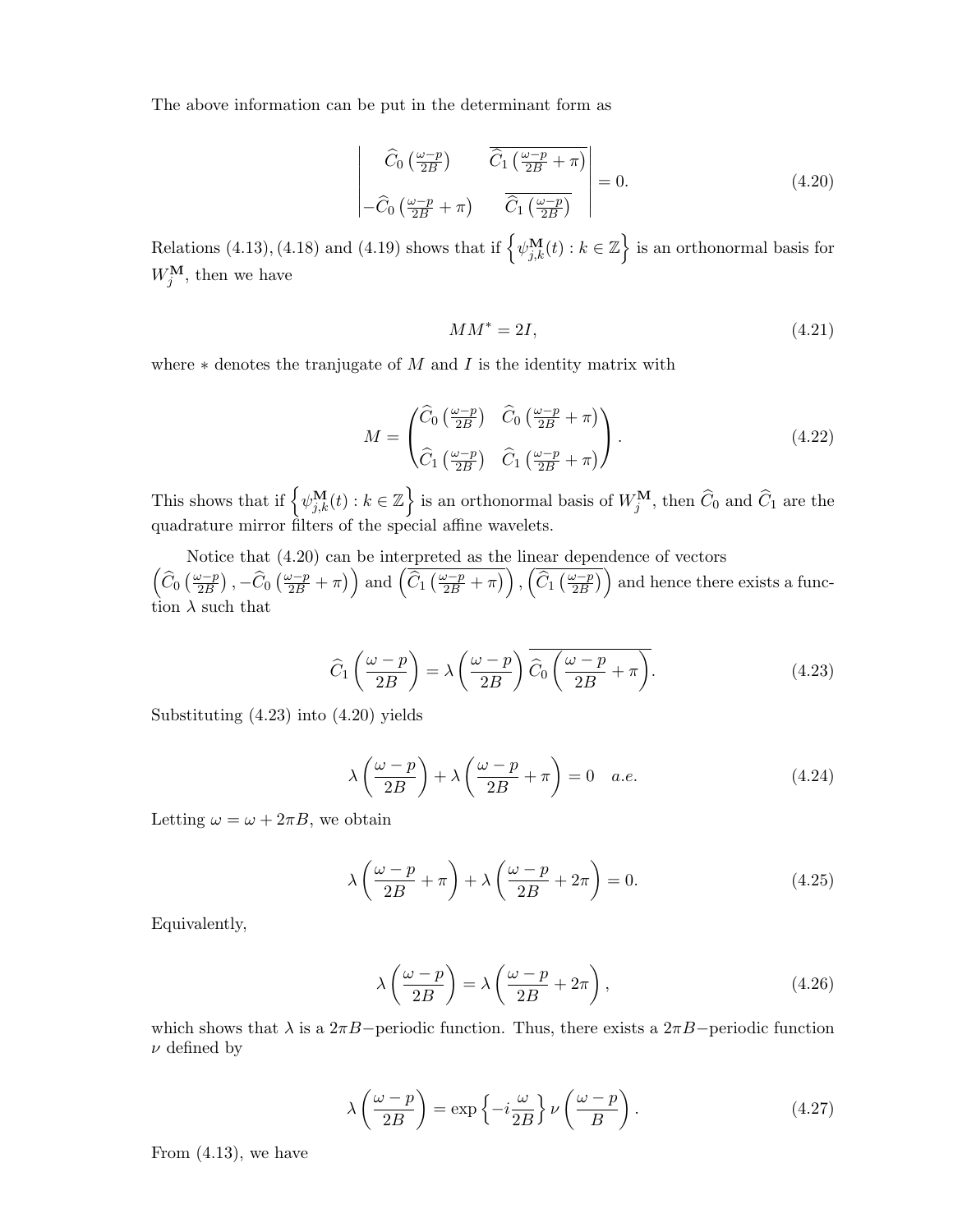$$
\widehat{C}_0 \left( \frac{\omega - p}{2B} + \pi \right) = \sum_{k \in \mathbb{Z}} c^{\mathbf{M}} [k] \exp \left\{ -\frac{i}{2B} k(\omega - p) - ik\pi \right\}
$$

$$
\sum_{k \in \mathbb{Z}} (-1)^k c^{\mathbf{M}} [k] \exp \left\{ -\frac{i}{2B} k(\omega - p) \right\}.
$$
(4.28)

Hence from  $(4.23), (4.27)$  and  $(4.28),$  it follows that

$$
\widehat{C}_1\left(\frac{\omega-p}{2B}\right) = \exp\left\{-i\frac{\omega}{2B}\right\}\nu\left(\frac{\omega-p}{B}\right)\sum_{k\in\mathbb{Z}}(-1)^k\overline{c^{\mathbf{M}}[k]}\exp\left\{\frac{i}{2B}k(\omega-p)\right\}.\tag{4.29}
$$

On comparing (4.17) and (4.29), we obtain

$$
\sum_{k \in \mathbb{Z}} d^{\mathbf{M}}[k] \exp\left\{-\frac{i}{2B}k(\omega - p)\right\}
$$
  
=  $\exp\left\{-i\frac{\omega}{2B}\right\} \nu \left(\frac{\omega - p}{B}\right) \sum_{k \in \mathbb{Z}} (-1)^k \overline{c^{\mathbf{M}}[k]} \exp\left\{\frac{i}{2B}k(\omega - p)\right\}.$  (4.30)

In particular, if we set  $\nu\left(\frac{\omega-p}{B}\right) = 1$ , then (4.30) yields

$$
\sum_{k \in \mathbb{Z}} d^{\mathbf{M}}[k] \exp \left\{-\frac{i}{2B}k(\omega - p)\right\}
$$
  
=  $\exp \left\{-i\frac{\omega}{2B}\right\} \sum_{k \in \mathbb{Z}} (-1)^k \overline{c^{\mathbf{M}}[k]} \exp \left\{\frac{i}{2B}k(\omega - p)\right\}.$ 

Equivalently,

$$
d^{\mathbf{M}}[k] \exp\left\{\frac{i}{2B}kp\right\}
$$
  
\n
$$
= \int_{\mathbb{R}} \exp\left\{-i\frac{\omega}{2B}\right\} \sum_{n\in\mathbb{Z}} (-1)^n \overline{c^{\mathbf{M}}[n]} \exp\left\{\frac{i}{2B}n(\omega - p)\right\} \exp\left\{\frac{i}{2B}k\omega\right\} d\omega
$$
  
\n
$$
\Leftrightarrow d^{\mathbf{M}}[k] \exp\left\{\frac{i}{2B}kp\right\}
$$
  
\n
$$
= \sum_{n\in\mathbb{Z}} (-1)^n \overline{c^{\mathbf{M}}[n]} \exp\left\{-\frac{i}{2B}np\right\} \int_{\mathbb{R}} \exp\left\{-\frac{i}{2B}\omega(1 - n - k)\right\} d\omega
$$
  
\n
$$
= \sum_{n\in\mathbb{Z}} (-1)^n \overline{c^{\mathbf{M}}[n]} \exp\left\{-\frac{i}{2B}np\right\} \delta_{1-n-k}
$$
  
\n
$$
= (-1)^{-m+1} \overline{c^{\mathbf{M}}[-m+1]} \exp\left\{-\frac{i}{2B}p(-m+1)\right\}.
$$
 (4.31)

Thus, we obtain a relationship between the coefficients  $d^{\mathbf{M}}[k]$  and  $c^{\mathbf{M}}[k]$  as

$$
d^{\mathbf{M}}[k] = (-1)^{-k+1} \overline{c^{\mathbf{M}}[-k+1]} \exp\left\{-i\frac{p}{2B}\right\}.
$$
 (4.32)

Equivalently,

$$
d[k] = (-1)^{-k+1} \overline{c[-k+1]} \exp\left\{\frac{i}{2B} (A(1-2k) - p)\right\}.
$$
 (4.33)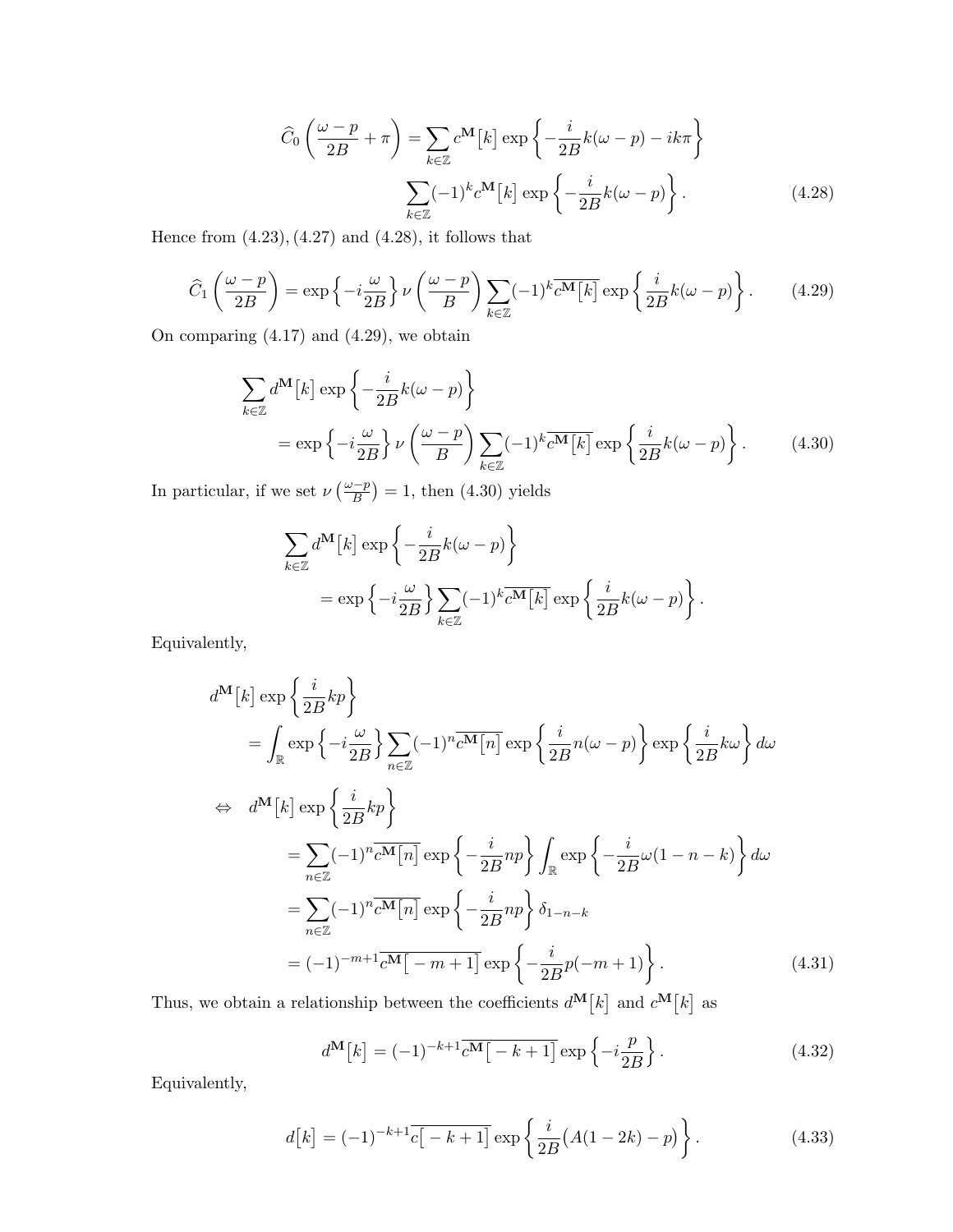Hence, the unique special affine wavelets can be constructed in this way.

The following is an example showing the construction of special affine Haar wavelet. If we take  $\phi(t) = \chi_{[0,1)}(t)$ , then the coefficients  $d[k]$  can be obtained according to (4.33). Figs. 3(a), 3(b) and 3(c) describe the constructed special affine Haar wavelets with different parameters as  $(A, B, C, D : p, q) = (2, 1, 1, 1 : 1, 1), (A, B, C, D : p, q) = (\cos \frac{\pi}{4}, \sin \frac{\pi}{4}, -\sin \frac{\pi}{4}, \cos \frac{\pi}{4} : 0, 0)$ and  $(A, B, C, D : p, q) = (0, 1, -1, 0 : 0, 0)$  respectively. For the case  $(A, B, C, D : p, q) =$  $(2, 1, 1, 1: 1, 1), d[k]$  are computed as

$$
d[k] = \begin{cases} -\frac{1}{\sqrt{2}} (0.4998 + 0.0131 i), & k = 0\\ \frac{1}{\sqrt{2}} (0.4998 - 0.0131 i), & k = 1\\ 0, & \text{otherwise} \end{cases}
$$
(4.34)

and the corresponding special affine Haar wavelet is obtained as

$$
\psi_{0,0}^{\mathbf{M}}(t) = \begin{cases}\n-(0.4998 + 0.0131 i) \exp\left\{-\frac{i}{2}(2t^2 + 1)\right\}, & 0 \le t < \frac{1}{2} \\
(0.4998 - 0.0131 i) \exp\left\{-\frac{i}{2}(2t^2 - 1)\right\}, & \frac{1}{2} \le t \le 1.\n\end{cases}
$$
\n(3.35)

Clearly special affine Haar wavelet is more flexible than classical Haar wavelet by choosing different values for unimoludar parametric matrix **M**. For  $(A, B, C, D : p, q) = (0, 1, -1, 0:$ 0, 0), the special affine Haar wavelet reduces to the classical Haar wavelet as shown in Fig. 3(c).

# 5. Construction of special affine multi-resolution analysis from a Scaling FUNCTION

The main purpose of this section is to construct a special affine multi-resolution analysis by first choosing an appropriate scaling function  $\phi$  and obtaining  $V_0^{\mathbf{M}}$  by taking the linear span of integer translates of  $\phi$ . The other spaces  $V_j^{\mathbf{M}}$  can be generated as the scaled versions of  $V_0^{\mathbf{M}}.$ 

We begin, with a function  $\phi \in L^2(\mathbb{R})$  such that

$$
\phi_{0,0}^{\mathbf{M}}(t) = \sum_{k \in \mathbb{Z}} c[k] \phi(2t - k) \exp\left\{-\frac{i}{2B} \left(At^2 + Dp^2 - Ak^2\right)\right\},\tag{5.1}
$$

where

$$
\sum_{k \in \mathbb{Z}} \left| c[k] \right|^2 < \infty \quad \text{and} \quad 0 < A_1 \le \sum_{k \in \mathbb{Z}} \left| \widehat{\phi} \left( \frac{\omega - p}{B} + 2k\pi \right) \right|^2 \le A_2 < \infty,\tag{5.2}
$$

 $A_1$  and  $A_2$  are constants.

Then, we define  $V_0^{\mathbf{M}}$  as the closed span of  $\{\phi(t-k)\exp\left\{-\frac{i}{2l}\right\}$  $\frac{i}{2B}(At^2 + Dp^2 - Ak^2)$  :  $k \in$  $\mathbb{Z}$  and  $V_j^{\mathbf{M}}$  as the span of  $\{\phi_{j,k}^{\mathbf{M}} : k \in \mathbb{Z}\}$ . The conditions (5.1) and (5.2) are necessary and sufficient to guarantee that  $\{\phi_{j,k}^{\mathbf{M}}\}_{k\in\mathbb{Z}}$  is a Riesz basis in each  $V_j^{\mathbf{M}}$  and that  $V_j^{\mathbf{M}}$  satisfy the increasing property  $V_j^{\mathbf{M}} \subset V_{j+1}^{\mathbf{M}}$ , for all  $j \in \mathbb{Z}$ . Moreover, it follows that  $V_j^{\mathbf{M}}$  satisfy scaling and translating properties of Definition 4.1 also. Now, in order to verify that the ladder of spaces generated by  $\phi$  forms a special affine multi-resolution analysis, it is sufficient to show that the following properties also hold:

$$
\bigcap_{j\in\mathbb{Z}}V_j^{\mathbf{M}}=0 \text{ and } \overline{\bigcup_{j\in\mathbb{Z}}V_j^{\mathbf{M}}}=L^2(\mathbb{R}).
$$

The following two theorems verify this.

For  $\phi \in L^2(\mathbb{R})$ , we put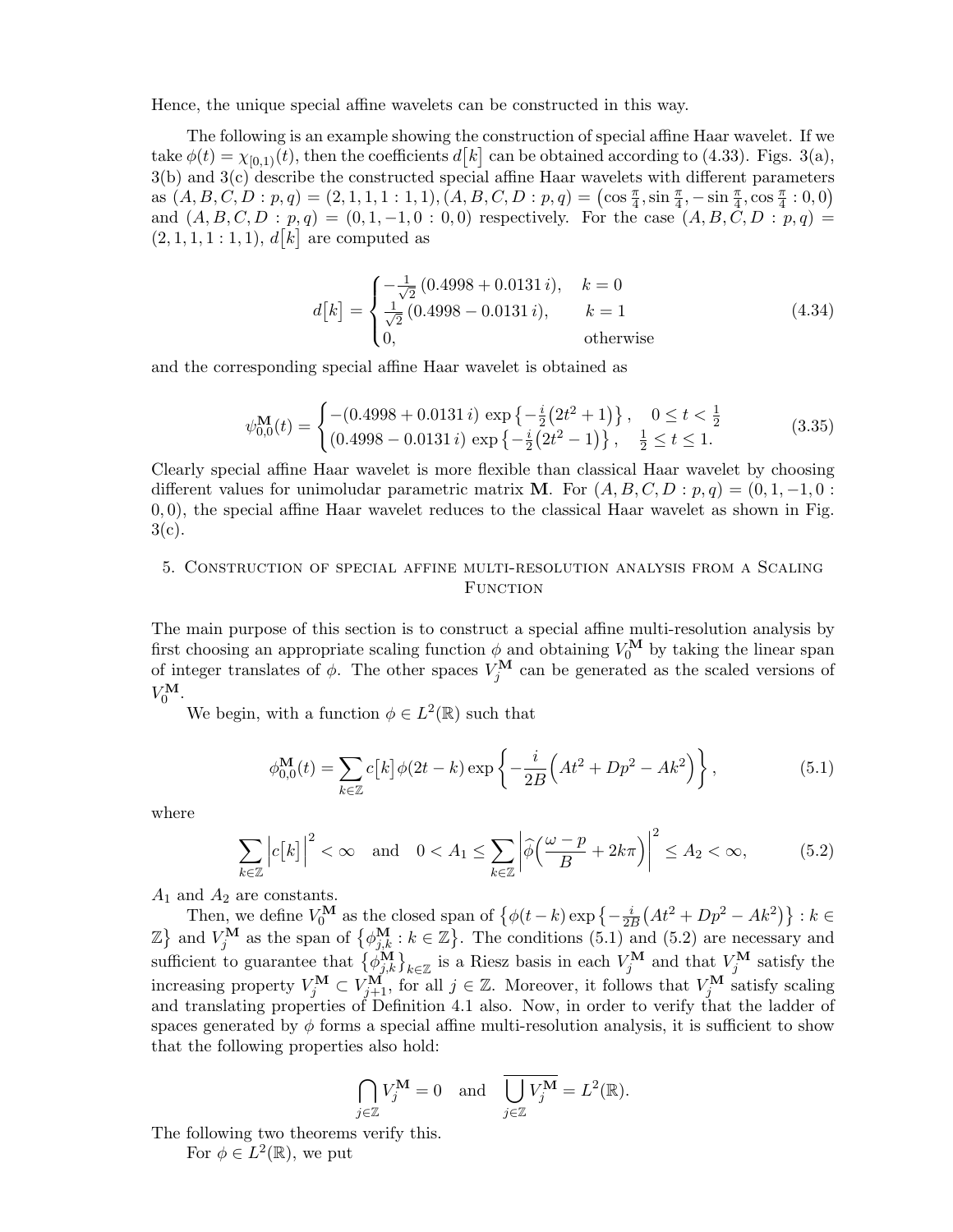$$
\phi_{j,k}^{\mathbf{M}}(t) = 2^j \phi(2^j t - k) \exp\left\{-\frac{i}{2B} \left(At^2 + Dp^2 - Ak^2\right)\right\}, \quad k \in \mathbb{Z}.
$$

Theorem 5.1. Let  $\left\{V_j^{\textbf{M}}\right\}$ be the family of subspaces satisfying (5.2) and conditions (a),  $j \in \mathbb{Z}$ (d) and (e) of the Definition 4.1. Then  $\bigcap_{j\in\mathbb{Z}}V_j^{\mathbf{M}}=0$ .

*Proof.* Since  $\left\{\phi_{0,k}^{\mathbf{M}} : k \in \mathbb{Z}\right\}$  forms a Riesz basis of  $V_0^{\mathbf{M}}$ . Hence, there exists  $A_1, A_2$  with  $0 < A_1 \leq A_2 < \infty$  such that

$$
A_1 \|f\|_2^2 \le \sum_{k\in\mathbb{Z}} \left| \left\langle f, \phi_{0,k}^{\mathbf{M}} \right\rangle \right|^2 \le A_2 \|f\|_2^2, \quad f \in V_0^{\mathbf{M}}.
$$

It follows by condition (d) of Definition 4.1 that for all  $f \in V_j^{\mathbf{M}}$ 

$$
0 < A_1 \left\| f \right\|_2^2 \le \sum_{k \in \mathbb{Z}} \left| \left\langle f, \phi_{j,k}^{\mathbf{M}} \right\rangle \right|^2 \le A_2 \left\| f \right\|_2^2 < \infty. \tag{5.3}
$$

Let  $f \in \bigcap_{j\in \mathbb{Z}} V_j^{\mathbf{M}}$ . Then for  $\epsilon > 0$ , there exists a compactly supported continuous function g such that  $||f - g||_2 < \epsilon$ . If  $\mathcal{P}_j^{\mathbf{M}}$  denotes the orthogonal projection of  $V_j^{\mathbf{M}}$ , then we have

$$
\left\|f - \mathcal{P}_j^{\mathbf{M}}g\right\|_2 = \left\|\mathcal{P}_j^{\mathbf{M}}(f - g)\right\|_2 \le \left\|f - g\right\|_2 < \epsilon.
$$

Therefore, for all  $j \in \mathbb{Z}$ , we have

$$
||f||_2 \le \epsilon + ||\mathcal{P}_j^{\mathbf{M}}g||_2.
$$

By using (5.3), we obtain

$$
\left\|\mathcal{P}_{j}^{\mathbf{M}}g\right\|_{2} \leq A_{1}^{-1/2} \left[\sum_{k\in\mathbb{Z}}\left|\left\langle P_{j}^{\mathbf{M}}g,\phi_{j,k}^{\mathbf{M}}\right\rangle\right|^{2}\right]^{1/2} = A_{1}^{-1/2} \left[\sum_{k\in\mathbb{Z}}\left|\left\langle g,\phi_{j,k}^{\mathbf{M}}\right\rangle\right|^{2}\right]^{1/2}.
$$
 (5.4)

Since g has a compact support, we can assume that supp  $g \subseteq [-N, N], N > 0$ . We have

$$
\sum_{k \in \mathbb{Z}} \left| \left\langle g, \phi_{j,k}^{\mathbf{M}} \right\rangle \right|^2 \leq 2^j \sum_{k \in \mathbb{Z}} \left[ \int_{|t| \leq N} \left| g(t) \right| \left| \phi(2^j t - k) \right| dt \right]^2
$$
\n
$$
\leq 2^j \left\| g \right\|_{\infty} \sum_{k \in \mathbb{Z}} N \int_{|t| \leq N} \left| \phi(2^j t - k) \right|^2 dt
$$
\n
$$
= N \left\| g \right\|_{\infty} \int_{|y + k| \leq N2^j} \left| \phi(y) \right|^2 dy
$$
\n
$$
= N \left\| g \right\|_{\infty} \int_{\cup_{k \in \mathbb{Z}} [k - N2^j, k + N2^j]} \left| \phi(y) \right|^2 dy. \tag{5.5}
$$

By Dominated Convergence Theorem, the terms on right hand side of (4.3) tends to zero as  $j \to \infty$ . In particular, there exists a j such that  $\sum_{k \in \mathbb{Z}}$  $\left\langle g, \phi_{j,k}^{\mathbf{M}}\right\rangle \Big\vert$  $2^2 \leq \epsilon^2 A_1.$ 

Hence by (5.3), we have  $\left\|\mathcal{P}_{j}^{\mathbf{M}}g\right\|_{2} \leq \epsilon$  and therefore,  $\left\|f\right\|_{2} < 2\epsilon$ . But  $\epsilon$  is arbitrary, this implies that  $||f||_2 = 0$ . Therefore  $f = 0$  a.e and hence  $\bigcap_{j \in \mathbb{Z}} V_j^{\mathbf{M}} = 0$ .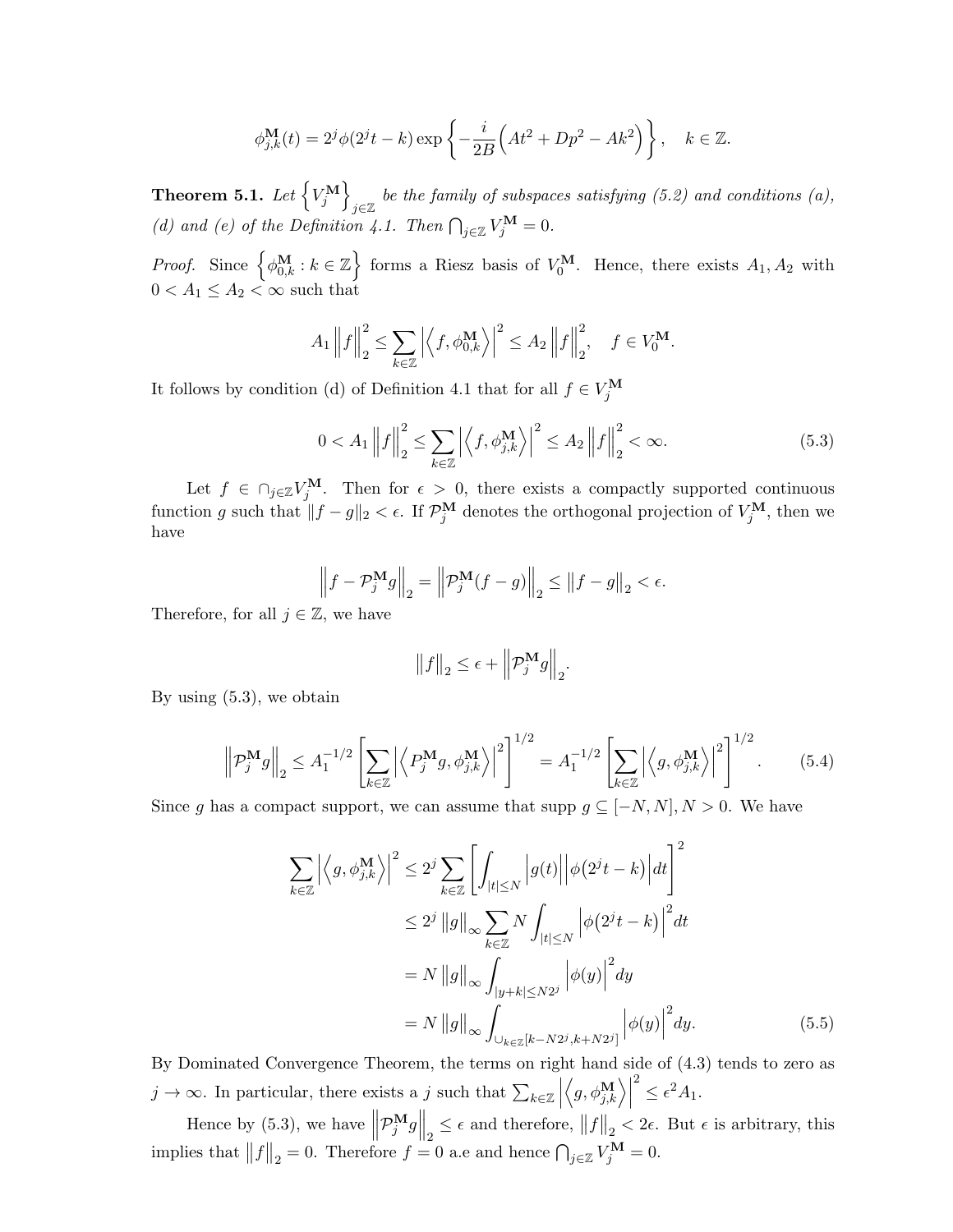Theorem 5.2. Let  $\left\{V_j^{\textbf{M}}\right\}$ be the family of subspaces satisfying  $(5.2)$  and conditions  $(a)$ ,  $j \in \mathbb{Z}$ (d) and (e) of the the Definition 4.1. Assume that  $\hat{\phi}(\omega)$  is continuous at  $\omega = 0$ . Then the following two conditions are equivalent:

(1)  $\phi(0) \neq 0$ (2)  $\overline{\bigcup_{j\in\mathbb{Z}}V_j^{\mathbf{M}}}=L^2(\mathbb{R}).$ 

Proof. Let  $f \in \left(\bigcup_{j\in\mathbb{Z}}V_j^{\mathbf{M}}\right)^{\perp}$ . Then for  $\epsilon > 0$ , there exists a compactly supported  $C^{\infty}$ –function g such that  $||f - g||_2 < \epsilon$ . Then, we have

$$
\left\|\mathcal{P}_{j}^{\mathbf{M}}f\right\|_{2}^{2} = \left\langle \mathcal{P}_{j}^{\mathbf{M}}f, \mathcal{P}_{j}^{\mathbf{M}}f\right\rangle = \left\langle f, \mathcal{P}_{j}^{\mathbf{M}}f\right\rangle = 0
$$

and

$$
\left\|\mathcal{P}_{j}^{\mathbf{M}}g\right\|_{2}^{2} = \left\|\mathcal{P}_{j}^{\mathbf{M}}(f-g)\right\|_{2}^{2} \le \left\|f-g\right\|_{2}^{2} < \epsilon.
$$

Since the collection  $\left\{\phi_{j,k}^{\mathbf{M}}:k\in\mathbb{Z}\right\}$  forms a Riesz basis for  $V_j^{\mathbf{M}}$ , therefore there exists  $A_1, A_2$  with  $0 < A_1 \leq A_2 < \infty$  such that

$$
A_1 \|f\|_2^2 \le \sum_{k \in \mathbb{Z}} \left| \left\langle f, \phi_{j,k}^{\mathbf{M}} \right\rangle \right|^2 \le A_2 \|f\|_2^2, \quad f \in V_j^{\mathbf{M}}.
$$

In particular, we have

$$
\sum_{k \in \mathbb{Z}} \left| \left\langle g, \phi_{j,k}^{\mathbf{M}} \right\rangle \right|^2 \le A_2 \left\| \mathcal{P}_j^{\mathbf{M}} g \right\|_2^2. \tag{5.6}
$$

Now,

$$
\sum_{k \in \mathbb{Z}} \left| \left\langle g, \phi_{j,k}^{\mathbf{M}} \right\rangle \right|^2
$$
\n
$$
= \frac{2^{-j}}{2\pi B} \sum_{k \in \mathbb{Z}} \left| \int_{\mathbb{R}} S_{\mathbf{M}}[g](\omega) \overline{\hat{\phi}(\frac{\omega - p}{2^j B})} \right|
$$
\n
$$
\times \exp \left\{ -\frac{i}{2B} \left( Ak^2 - 2\omega (Dp - Bq) + D\omega^2 + k(p - \omega)2^{1-j} \right) \right\} d\omega \right|^2
$$
\n
$$
= \frac{2^{-j}}{2\pi B} \sum_{k \in \mathbb{Z}} \left| \int_0^{2\pi B2^j} \sum_{\ell \in \mathbb{Z}} S_{\mathbf{M}}[g](\omega + 2\pi B\ell 2^j) \overline{\hat{\phi}(\frac{\omega - p}{2^j B} + 2\pi \ell)} \right|
$$
\n
$$
\times \exp \left\{ -\frac{i}{2B} \left( Ak^2 - 2\omega (Dp - Bq) + D\omega^2 + k(p - \omega)2^{1-j} \right) \right\} d\omega \right|^2
$$
\n
$$
= \int_0^{2\pi B2^j} \left| \sum_{\ell \in \mathbb{Z}} S_{\mathbf{M}}[g](\omega + 2\pi B\ell 2^j) \overline{\hat{\phi}(\frac{\omega - p}{2^j B} + 2\pi \ell)} \right|
$$
\n
$$
\times \exp \left\{ -\frac{i}{2B} \left( Ak^2 - 2\omega (Dp - Bq) + D\omega^2 + k(p - \omega)2^{1-j} \right) \right\} d\omega \right|^2
$$
\n
$$
= \sum_{m \in \mathbb{Z}} \int_{\mathbb{R}} S_{\mathbf{M}}[g](\omega) \overline{S_{\mathbf{M}}[f](\omega + 2\pi Bm2^j) \hat{\phi}(\frac{\omega - p}{2^j B})} \hat{\phi}(\frac{\omega - p}{2^j B} + 2\pi m) d\omega
$$
\n
$$
= \int_{\mathbb{R}} \left| S_{\mathbf{M}}[g](\omega) \right|^2 \left| \hat{\phi}(\frac{\omega - p}{2^j B}) \right|^2 d\omega +
$$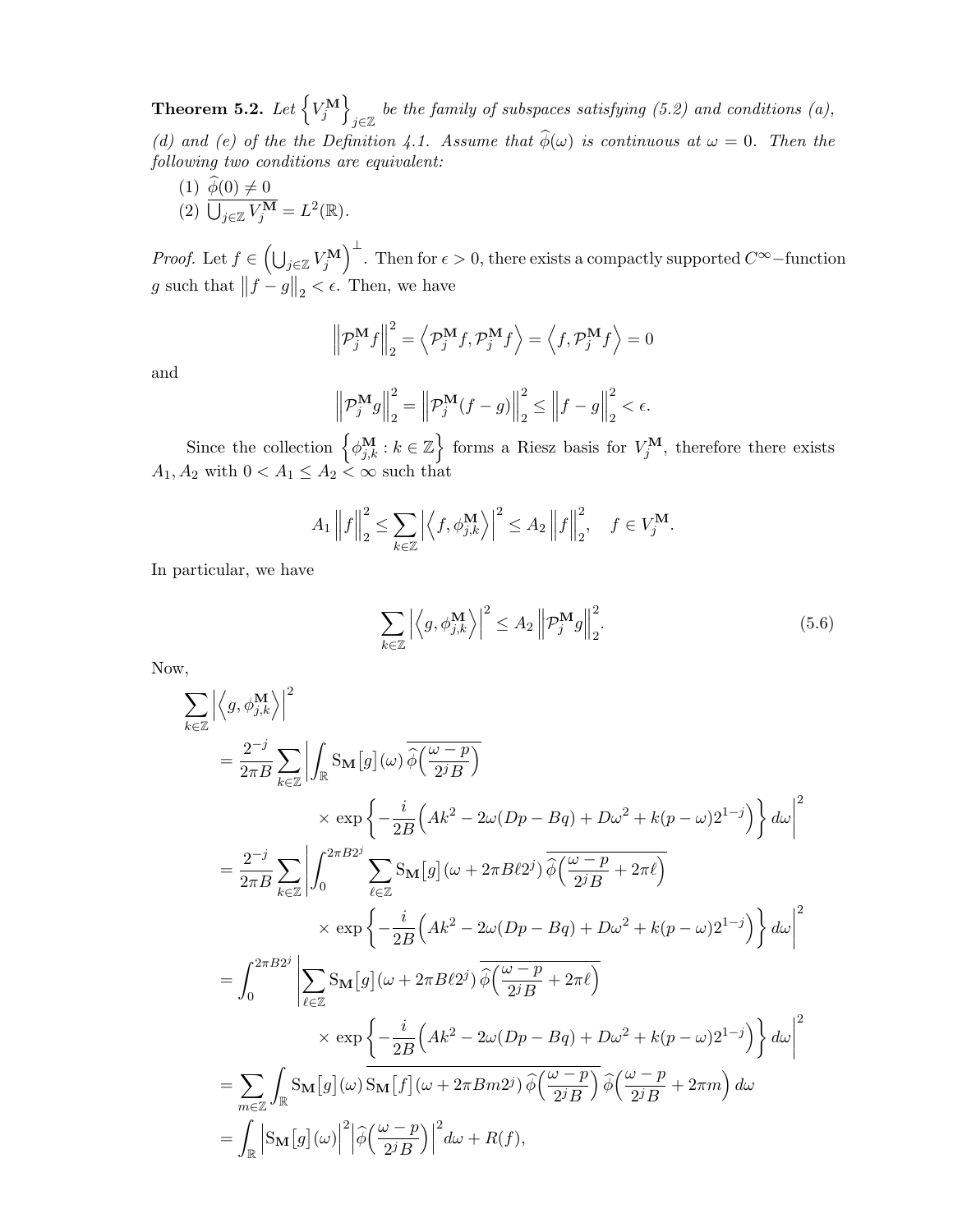where

$$
|R(f)| = \sum_{m \in \mathbb{Z}^*} \left| \int_{\mathbb{R}} S_{\mathbf{M}}[g](\omega) \overline{S_{\mathbf{M}}[f](\omega + 2\pi B m 2^j)} \widehat{\phi}\left(\frac{\omega - p}{2^j B}\right) \widehat{\phi}\left(\frac{\omega - p}{2^j B} + 2\pi m\right) d\omega \right|.
$$

Since  $g \in C^{\infty}(\mathbb{R})$ , therefore we may assume that there exists  $N > 0$ , such that

$$
\Big|\mathrm{S}_{\mathbf{M}}\big[g\big](\omega)\Big| \le N\Big(1+|\omega|^2\Big)^{-3/2}.
$$

Therefore,

$$
\left| R(f) \right| \leq N^2 \sup_{\omega \in \mathbb{R}} \left| \widehat{\phi}(\omega) \right|^2 \sum_{m \in \mathbb{Z}^*} \int_{\mathbb{R}} \left( 1 + \left| \omega + 2^j m \pi \right|^2 \right)^{-3/2} \left( 1 + \left| \omega - 2^j m \pi \right|^2 \right)^{-3/2} d\omega
$$
  

$$
\leq N^2 \sup_{\omega \in \mathbb{R}} \left| \widehat{\phi}(\omega) \right|^2 \sum_{m \in \mathbb{R}^*} \left( 1 + 2^{2j} m^2 \pi^2 \right)^{-1/2} \int_{\mathbb{R}} \left( 1 + |\zeta|^2 \right)^{-1} d\zeta
$$
  

$$
\leq N' 2^{-j}.
$$

Therefore

$$
\int_{\mathbb{R}} \left| S_{\mathbf{M}}[g](\omega) \right|^2 \left| \widehat{\phi} \left( \frac{\omega - p}{2^j B} \right) \right|^2 d\omega \le A_2 \epsilon^2 + N' 2^{-j} \tag{5.7}
$$

Since  $\hat{\phi}(\omega)$  is continuous at  $\omega = 0$  with  $\hat{\phi}(0) \neq 0$ , therefore it follows by Dominated Convergence Theorem that the left hand side of (5.7) converges to  $|\hat{\phi}(0)|$  $\frac{2}{\left\| \text{S}_{\mathbf{M}}[g]\right\| }$ 2  $\frac{2}{2}$  as  $j \to \infty$ . Thus, we have

$$
\left\|\operatorname{S}_{\mathbf{M}}[g]\right\|_{2}^{2} \leq A_{2} \epsilon^{2} \left|\widehat{\phi}(0)\right|^{-2} \implies \left\|\operatorname{S}_{\mathbf{M}}[g]\right\|_{2} \leq A_{2}^{-1/2} \epsilon \left|\widehat{\phi}(0)\right|^{-1}.
$$

or equivalently

$$
\left\|g\right\|_2 \leq A_2^{-1/2} \epsilon \left|\widehat{\phi}(0)\right|^{-1}.
$$

Combining (5.7) with  $\left| f - g \right| \leq \epsilon$ , we obtain

$$
||f|| \leq \epsilon + ||g|| \leq \epsilon \left(1 + A_2^{1/2} \left| \widehat{\phi}(0) \right|^{-1} \right).
$$

But since  $\epsilon$  is arbitrary, therefore  $||f|| = 0$  and hence  $\overline{\bigcup_{j \in \mathbb{Z}} V_j^{\mathbf{M}}} = L^2(\mathbb{R})$ .

We now assume that  $\overline{\bigcup_{j\in\mathbb{Z}}V_j^{\mathbf{M}}}=L^2(\mathbb{R})$ . Consider f such that  $S_{\mathbf{M}}[f]=\chi_{[-1,1]}$  so that  $||f||_2^2 = ||\mathbf{S_M}[f]||$ 2  $\frac{2}{2} = \frac{1}{\pi}$  $\frac{1}{\pi}$ . By condition (a) of Definition 4.1 and our assumption, we have  $||f - \mathcal{P}^{\mathbf{M}}f||_2 \to 0$  as  $j \to \infty$ . This implies  $||\mathcal{P}^{\mathbf{M}}f||_2 \to ||f||_2$  as  $j \to \infty$ . Hence, we have

$$
\left\|\mathcal{P}^{\mathbf{M}}f\right\|_{2}^{2}=\left\|\sum_{k\in\mathbb{Z}}\left\langle f,\phi_{j,k}^{\mathbf{M}}\right\rangle \phi_{j,k}^{\mathbf{M}}\right\|_{2}^{2}=\sum_{k\in\mathbb{Z}}\left|\left\langle f,\phi_{j,k}^{\mathbf{M}}\right\rangle \right|^{2},
$$

as  $\left\{\phi_{j,k}^{\mathbf{M}}:k\in\mathbb{Z}\right\}$  is an orthonormal basis of  $V_j^{\mathbf{M}}$ . From the Plancherel theorem for the SAFT and the fact that  $S_{\mathbf{M}}[f] = \chi_{[-1,1]},$  we have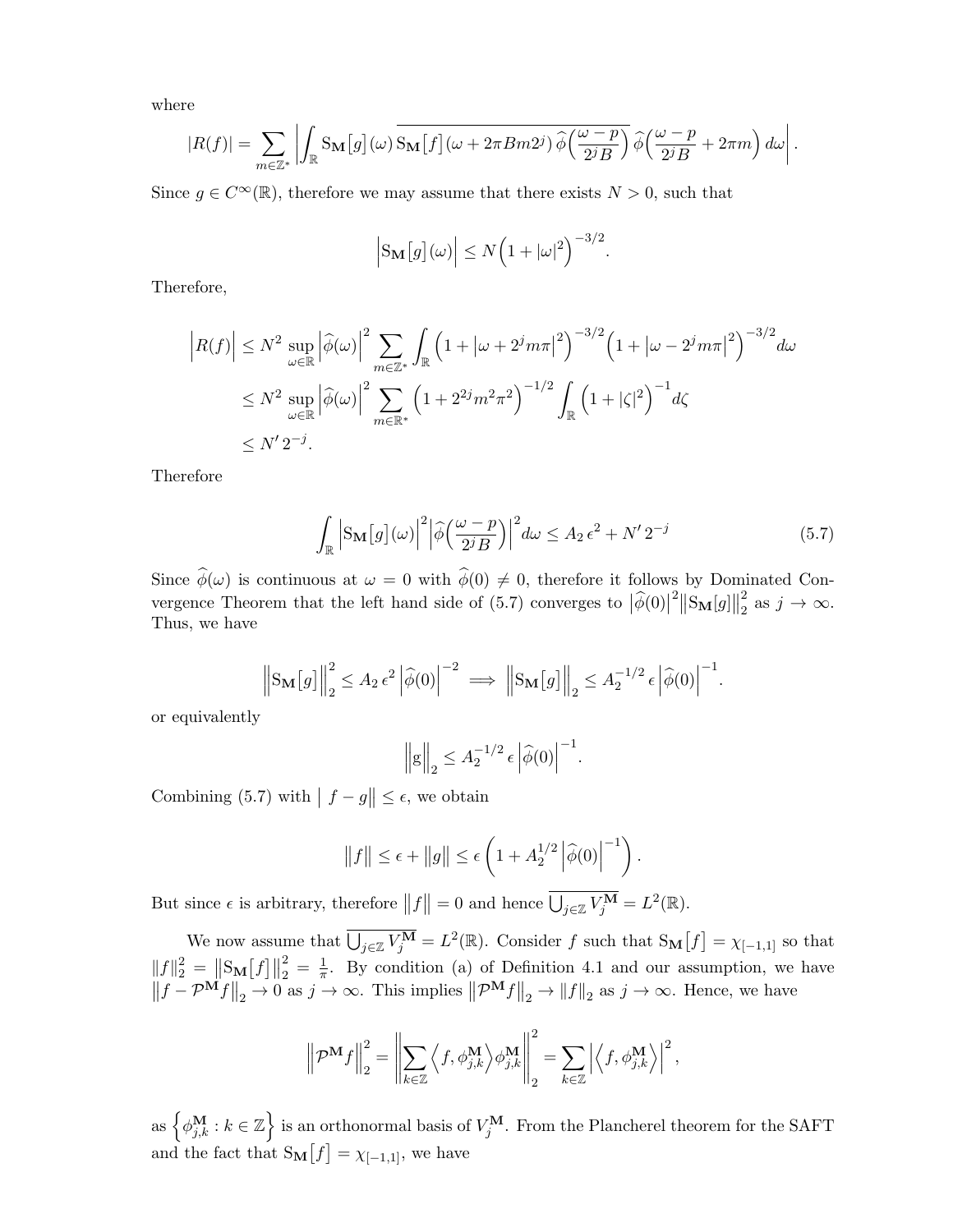$$
\begin{split}\n\left\|\mathcal{P}^{\mathbf{M}}f\right\|_{2}^{2} \\
&= \sum_{k\in\mathbb{Z}} \left| \frac{1}{2\pi} \int_{\mathbb{R}} \mathrm{S}_{\mathbf{M}}[f](\omega) \frac{2^{j/2}}{\sqrt{2\pi B}} \overline{\hat{\phi}\left(\frac{\omega-p}{2^{j}B}\right)} \\
&\times \exp\left\{-\frac{i}{2B}\left(Ak^{2} - 2\omega(Dp - Bq) + D\omega^{2} + k(p - \omega)2^{1-j}\right)\right\} d\omega\right|^{2} \\
&= \sum_{k\in\mathbb{Z}} \left| \frac{1}{2\pi} \int_{-1}^{1} \mathrm{S}_{\mathbf{M}}[f](2^{j}B\zeta + p) \frac{2^{j/2}}{\sqrt{2\pi B}} \overline{\hat{\phi}(\zeta)} \\
&\times \exp\left\{-\frac{i}{2B}\left(Ak^{2} - 2(2^{j}B\zeta + p)(Dp - Bq) + D(2^{j}B\zeta + p)^{2} + k(-2^{j}B\zeta)2^{1-j}\right)\right\} d\zeta\right|^{2}.\n\end{split}
$$

By Parvesals identity, we have

$$
\left\|\mathcal{P}^{\mathbf{M}}f\right\|_{2}^{2} = \int_{-1}^{1} \frac{2^{j}}{2\pi B} \left|S_{\mathbf{M}}[f](2^{j}B\zeta + p) \widehat{\phi}(\zeta)\right|^{2} d\zeta
$$
  
= 
$$
\int_{-(1-p)B^{-1}2^{-j}}^{(1-p)B^{-1}2^{-j}} \frac{1}{2\pi B^{2}} \left|S_{\mathbf{M}}[f](\omega) \widehat{\phi}\left(\frac{\omega - p}{2^{j}B}\right)\right|^{2} d\omega
$$
  
= 
$$
\int_{\mathbb{R}} \frac{1}{2\pi B^{2}} \left|S_{\mathbf{M}}[f](\omega) \widehat{\phi}\left(\frac{\omega - p}{2^{j}B}\right)\right|^{2} d\omega.
$$

Since  $\left\| \mathcal{P}^{\mathbf{M}} f \right\|_2 \to \frac{1}{\pi}$  as  $j \to \infty$ , we have

$$
\lim_{j \to \infty} \frac{1}{2\pi} \int_{\mathbb{R}} \left| S_{\mathbf{M}}[f](\omega) \widehat{\phi}\left(\frac{\omega - p}{2^{j}B}\right) \right|^{2} d\omega = \frac{B^{2}}{\pi}.
$$
\n(5.8)

It follows from the Dominated Convergence Theorem that the left hand side of (5.8) equals to  $\|\mathrm{S}_{\mathbf{M}}[f]\|$ 2 2  $\left| \widehat{\phi}\left(\frac{\omega-p}{2^jB}\right)\right|$  $\left| \frac{\omega - p}{2^j B} \right) \right|$ <sup>2</sup>. Hence  $\left|\widehat{\phi}\left(\frac{\omega-p}{2^jB}\right)\right|$  $\left. \frac{\omega-p}{2^{j}B}\right)$  $2^2 = B^2 \neq 0$ . This completes the proof of the Theorem 5.2.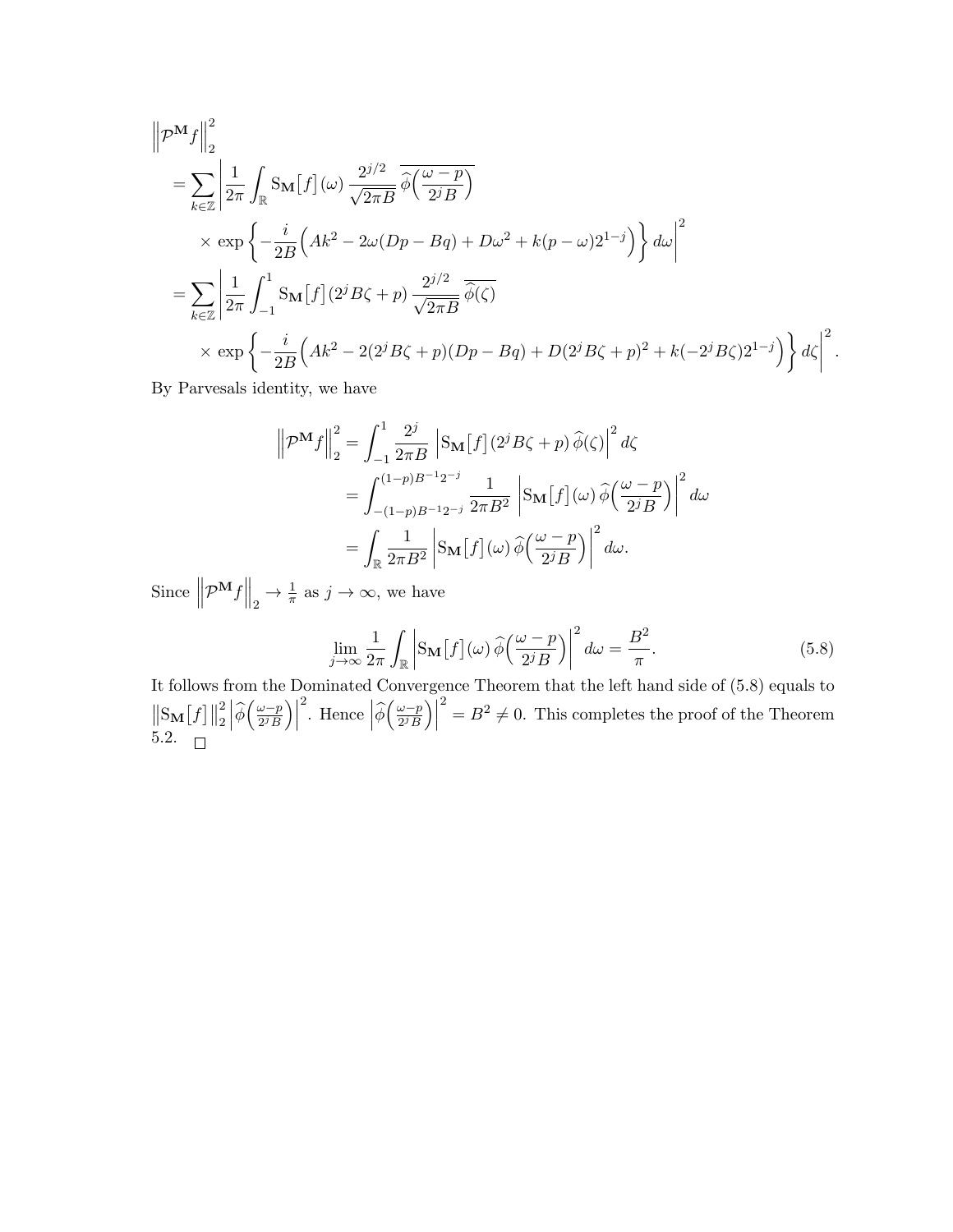

FIGURE 1. Special



affine Haar wavelet Figure 2. LCT Haar wavelet



Figure 3. Fractional Haar wavelet



Figure 4. Classical Haar wavelet

#### **REFERENCES**

- <span id="page-23-0"></span>[1] S. Abe and J.T. Sheridan, Optical operations on wave functions as the Abelian subgroups of the special affine Fourier transformation, Opt. Lett., 19, 1801-1803 (1994).
- <span id="page-23-1"></span>[2] S. Abe and J.T. Sheridan, Generalization of the fractional Fourier transformation to an arbitrary linear lossless transformation: an operator approach, J. Phys.,  $27(12)$ , 4179-4187 (1994).
- <span id="page-23-4"></span>[3] L.B. Almeida, The fractional Fourier transform and time-frequency representations, IEEE Trans. Sig. Process., 42, 3084-3091 (1994).
- <span id="page-23-8"></span>[4] A. Bhandari and A.I. Zayed, Convolution and Product Theorem for the Special Affine Fourier Transform.....
- <span id="page-23-9"></span>[5] A. Bhandari, and A.I. Zayed, Shift-invariant and sampling spaces associated with the special affine Fourier transform, Appl. Comput. Harmon. Anal., 47, 30-52 (2019).
- <span id="page-23-7"></span>[6] L.Z. Cai, Special affine Fourier transformation in frequency-domain, Optics Communic., 185, 271-276  $(2000).$
- <span id="page-23-11"></span>[7] I. Daubechies, Ten Lectures on Wavelets, CBMS 61 (SIAM, 1992).
- <span id="page-23-2"></span>[8] L. Debnath and F.A. Shah, Wavelet Transforms and Their Applications, Birkh¨auser, New York, 2015.
- <span id="page-23-3"></span>[9] L. Debnath and F.A. Shah, Lecture Notes on Wavelet Transforms, Birkh¨auser, Boston, 2017.
- <span id="page-23-5"></span>[10] J.J. Healy, M.A. Kutay, Ozaktas and J.T. Sheridan, Linear Canonical Transforms: Theory and Applications, New York, Springer, 2016.
- <span id="page-23-6"></span>[11] D.F.V. James and G.S. Agarwal, The generalized Fresnel transform and its application to optics, Opt. Commun., 126, 207-212 (1996).
- <span id="page-23-12"></span>[12] Jiatong Wang, Yue Wang, Weijiang Wang and Shiwei Ren, Discrete linear canonical wavelet transform and its applications, EURASIP J. on Adv. in Sig. Process, 29 doi: 10.1186/s13634-018-0550-z (2018).
- <span id="page-23-10"></span>[13] V. Mayer and G. Mallat, *Multiresolution approximations and wavelet orthonormal bases of*  $L^2(\mathbb{R})$ , Trans. Amer. Math. Soc., 315, 69-87 (1989).